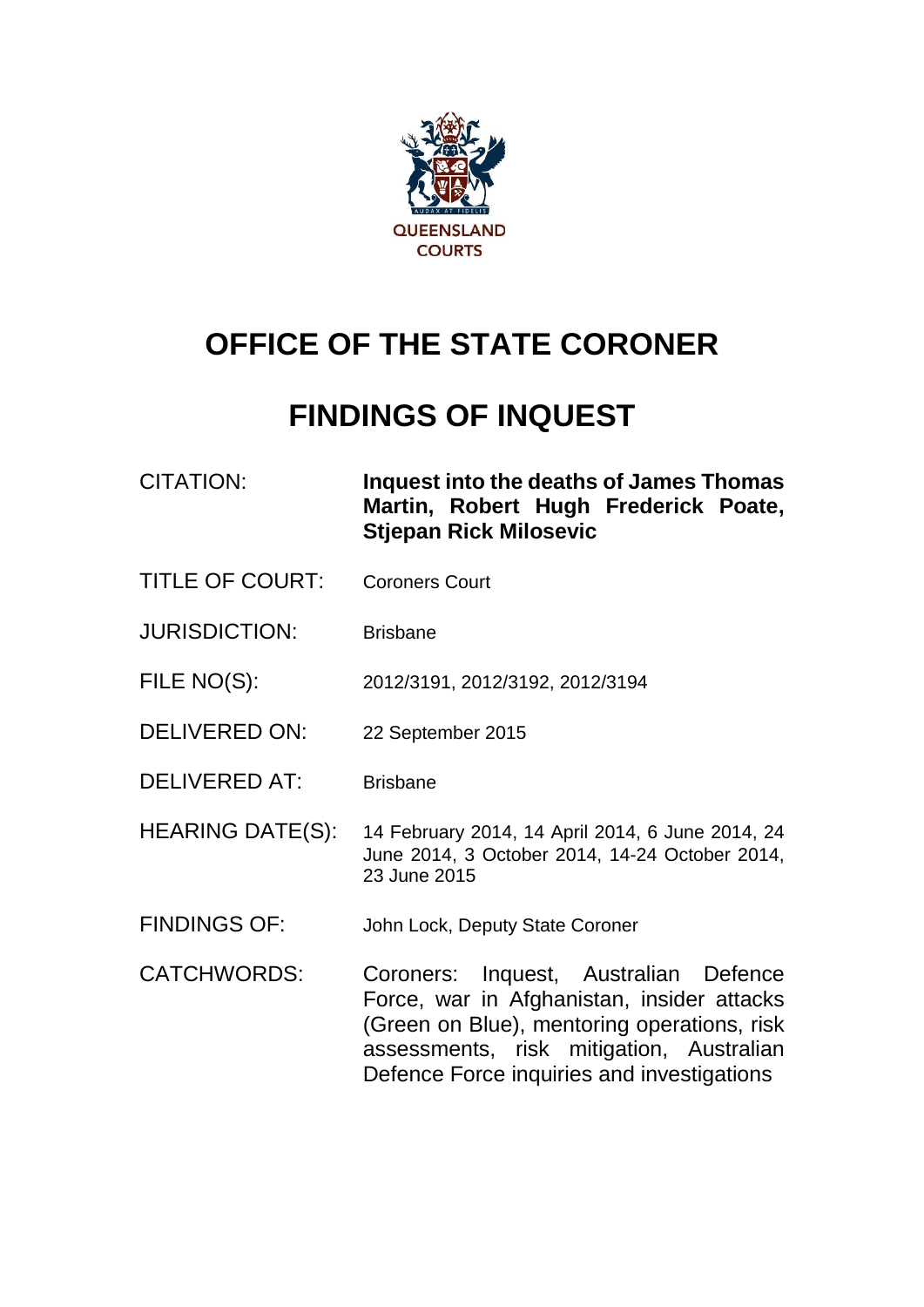## REPRESENTATION:

Counsel Assisting: Mr P De Waard and Dr A Marinac, Office of the State Coroner

Commonwealth of Australia:

Dr J Renwick SC & Mr D Katter I/B Australian Government Solicitor

The family of James Martin:

Mr A Macsporran QC & Mr R Clutterbuck I/B Fisher Dore Lawyers

The family of Robert Poate:

Mr P Bodor QC & Mr M Hutchings I/B De Brennan Tomlinson Pearce Lawyers

The family of Stjepan Milosevic:

Mr D Campbell QC & Mr M Plunkett I/B Fisher Dore Lawyers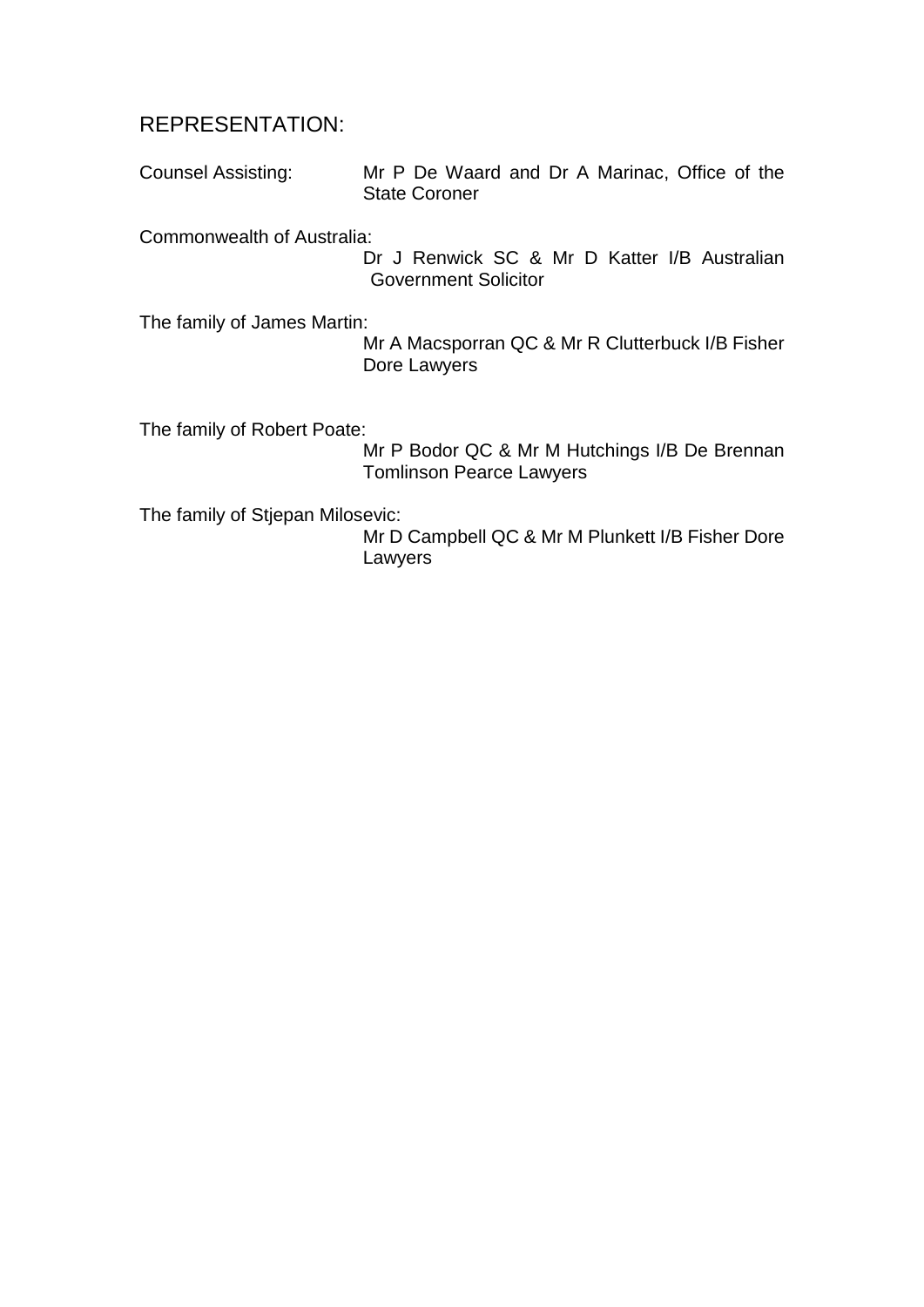| Jurisdiction for a coroner to investigate and hold an inquest 3             |
|-----------------------------------------------------------------------------|
|                                                                             |
|                                                                             |
|                                                                             |
|                                                                             |
|                                                                             |
|                                                                             |
| The prevalence of insider attacks in August 2012 and ISAF's response 12     |
| Risk mitigation planning for India 21's deployment to Patrol Base Wahab  13 |
|                                                                             |
|                                                                             |
|                                                                             |
|                                                                             |
| Should Defence improve the way in which they deal with families of          |
|                                                                             |
| Should a Defence or Commonwealth coronial jurisdiction be established?      |
|                                                                             |
|                                                                             |
|                                                                             |
|                                                                             |
| Commonwealth Coronial Jurisdiction or alternative funding model30           |

# **Contents**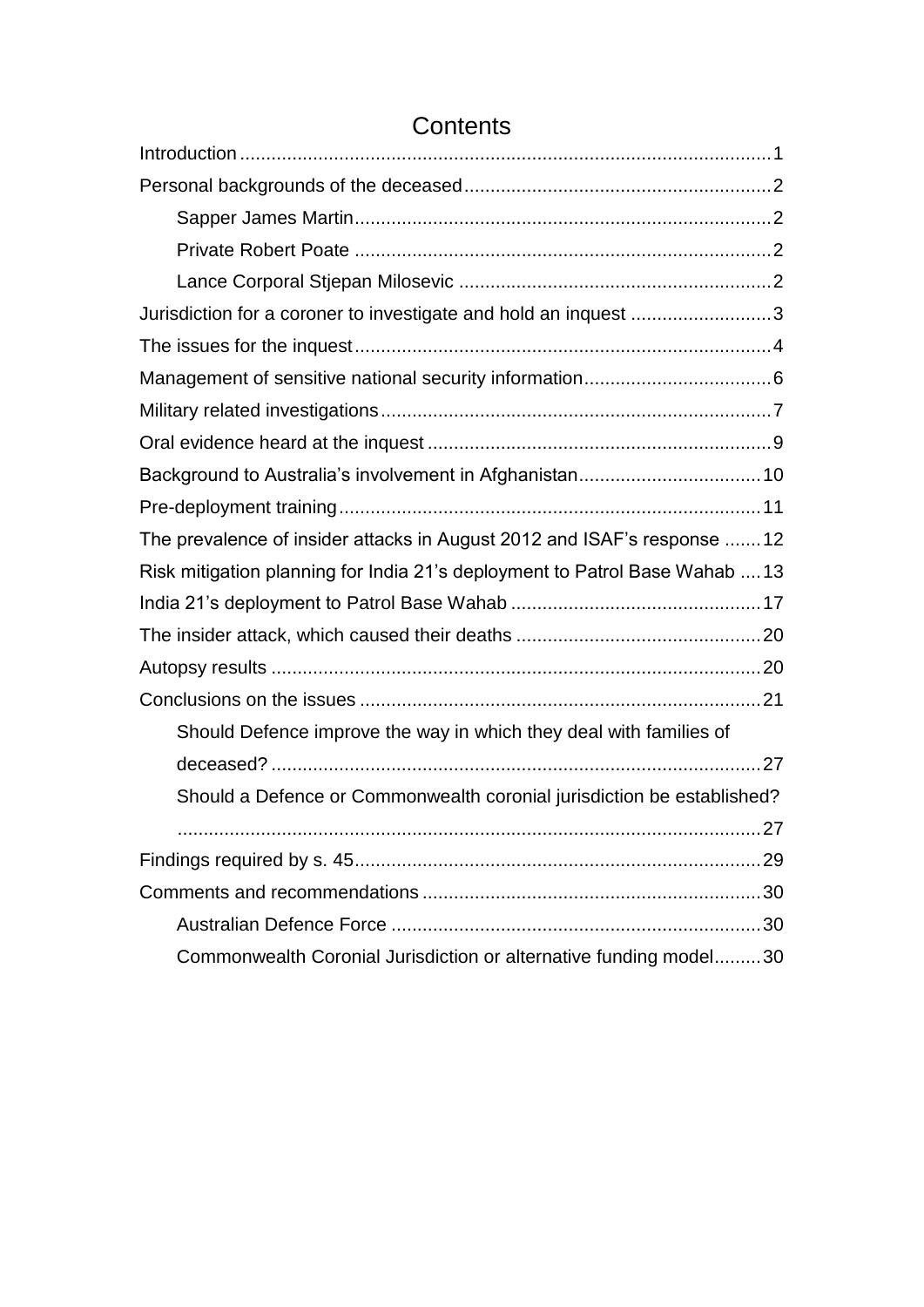# <span id="page-3-0"></span>**Introduction**

- 1. On 28 August 2012, call-sign India 21 (a platoon unit of 24 Australian soldiers), which was part of Mentoring Team Bravo (MT-B), left their patrol base at Sorkh Bid, in Uruzgan province in southern Afghanistan, and travelled by road to Patrol Base (PB) Wahab.
- 2. PB Wahab was occupied by a Tolay (a company of Afghan soldiers). The purpose of the Australian soldiers' mission was to mentor the Afghan National Army (ANA) members who were based at PB Wahab.
- 3. There was a very substantial threat of insider attack by Afghan soldiers on coalition forces throughout Afghanistan at any time, but there had been a spike of such attacks in the month of August 2012.
- 4. The Australian soldiers knew little about PB Wahab before they left. When they arrived it became apparent the Australians would need to share space with some of the Afghan soldiers who were in nearby accommodation. They were surrounded by guard towers, but due to lack of personnel in the Australian unit, the Afghan soldiers manned all the towers at night.
- 5. Members of the Australian platoon set out on a patrol with the Afghan soldiers the next day on 29 August 2012. The conditions were oppressive with the heat reaching 50+ celsius during the day and lowering to only 38 degrees during the night. On their return to the base later that day, the platoon commanding officer Lieutenant (LT) Dominic Lopez allowed the soldiers to change out of their combat uniform into physical training gear, consisting of a t-shirt and shorts. For security of the Australian unit, a single guard in body armour (a roving piquet), but also wearing physical training gear underneath, was posted to patrol along the area where the Australians had set up their accommodation.
- 6. During the evening, some Afghan soldiers came into the Australian area and sat with some of the Australian soldiers who were playing cards or board games. The Australian soldiers included Sapper James Martin, Private Robert Poate and Lance Corporal Stjepan (Rick) Milosevic. One of the visiting Afghan soldiers was Zabet (Sergeant) Hekmatullah.
- 7. Hekmatullah left the Australian area, ostensibly at a time when he was rostered for guard tower duty. It is now apparent he collected an M-16A2 assault rifle and ammunition. He returned to the base of one of the guard towers at about 9.45pm. At the time, the roving piquet was at the other end of his patrol area and Hekmatullah fired almost 30 rounds into the group of Australians who were only 5 metres away. Sapper Martin and Private Poate died immediately and Lance Corporal Milosevic died soon after whilst being evacuated for medical treatment. Two other soldiers were wounded.
- 8. Hekmatullah fled and escaped. He was given some protection and assistance by the Taliban and ended up in Pakistan. A little over a year later on 2 October 2013, he was arrested and handed over to the Afghan authorities.
- 9. Hekmatullah was charged with murder of the three Australian soldiers and the wounding of the other Australians. He was found guilty, essentially on his own admission, at a trial in the Supreme Court of Afghanistan. He was sentenced to the death penalty but it is unknown at the time of writing as to whether that penalty has been carried out.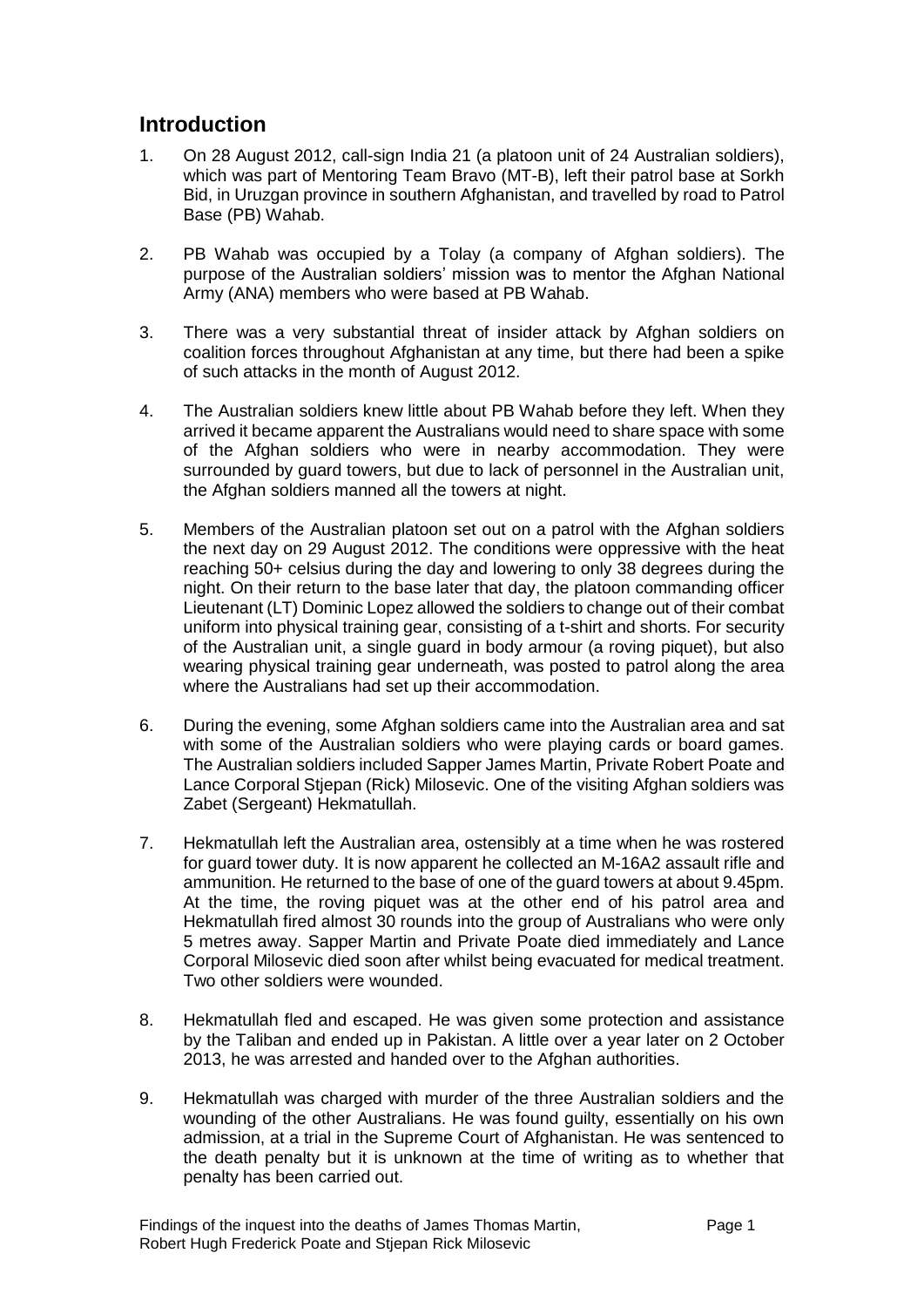# <span id="page-4-0"></span>**Personal backgrounds of the deceased**

#### <span id="page-4-1"></span>**Sapper James Martin**

- 10. James Thomas Martin was aged 21 when he died. He was born in Perth in Western Australia. His family described James as an intelligent, physically active, well rounded person, with a great sense of fun. He was self-reflective and empathetic by nature.
- 11. He enlisted in the Australian Army at age 19. His time at Army recruit training camp was marked by his determination to draw out the best in himself and those around him. His mates from training credit him with being their 'rock' and the one who supported them and encouraged them to get through the tough times.
- 12. During his training at the School of Military Engineering and subsequently with posting to the  $7<sup>th</sup>$  Combat Engineer Squadron, he became highly skilled in the area of detection of Improvised Explosive Devices. He had a strong personal sense of being responsible for creating a safe passage for his mates.
- 13. James deployed to Afghanistan in June 2012. During the course of his Army service he received a number of honours and awards.
- 14. James is survived by his mother Suzanne Thomas, sister, Holly and brother, Angus and grandparents, Ralph and Lucille Thomas. The family are all very proud of his achievements, but mostly of the kind of man he grew into and the person he chose to be. He was protective and loving to his family and they miss him daily.

#### <span id="page-4-2"></span>*Private Robert Poate*

- 15. Robert Poate was aged 23 when he died. He was the only son of Hugh and Janny Poate and brother to Nicola. The family resided in Canberra where he attended Canberra Grammar School. He was described as an intelligent student and all-round athlete with a particular interest in rugby. His love of adventure and the outdoors was a strong influence on his decision to join the Australian Army in 2009. He had an infectious personality and was popular with his mates.
- 16. He deployed to Afghanistan in June 2012. He was a crew commander of a Bushmaster vehicle and routinely was the lead vehicle in convoys and patrols; a position described as one where only the most reliable were placed. In his eulogy, the Commanding Officer of 6<sup>th</sup> Battalion described Robert as *a highly qualified soldier known for having outstanding leadership potential. Since enlisting in 2009 he had been awarded a number of honours and had completed a promotion course for section commander in 2011. He was always dependable and ready to do whatever was required of him. Private Poate will be remembered as a very popular and highly skilled soldier of the Australian Army.*
- 17. Robert's family continue to be devastated at losing him, but are also very proud of his service to his country.

#### <span id="page-4-3"></span>*Lance Corporal Stjepan Milosevic*

18. Stjepan Rick Milosevic was aged 40 when he died. He is survived by his partner, Kelly Walton, and two daughters, Sarah and Kate.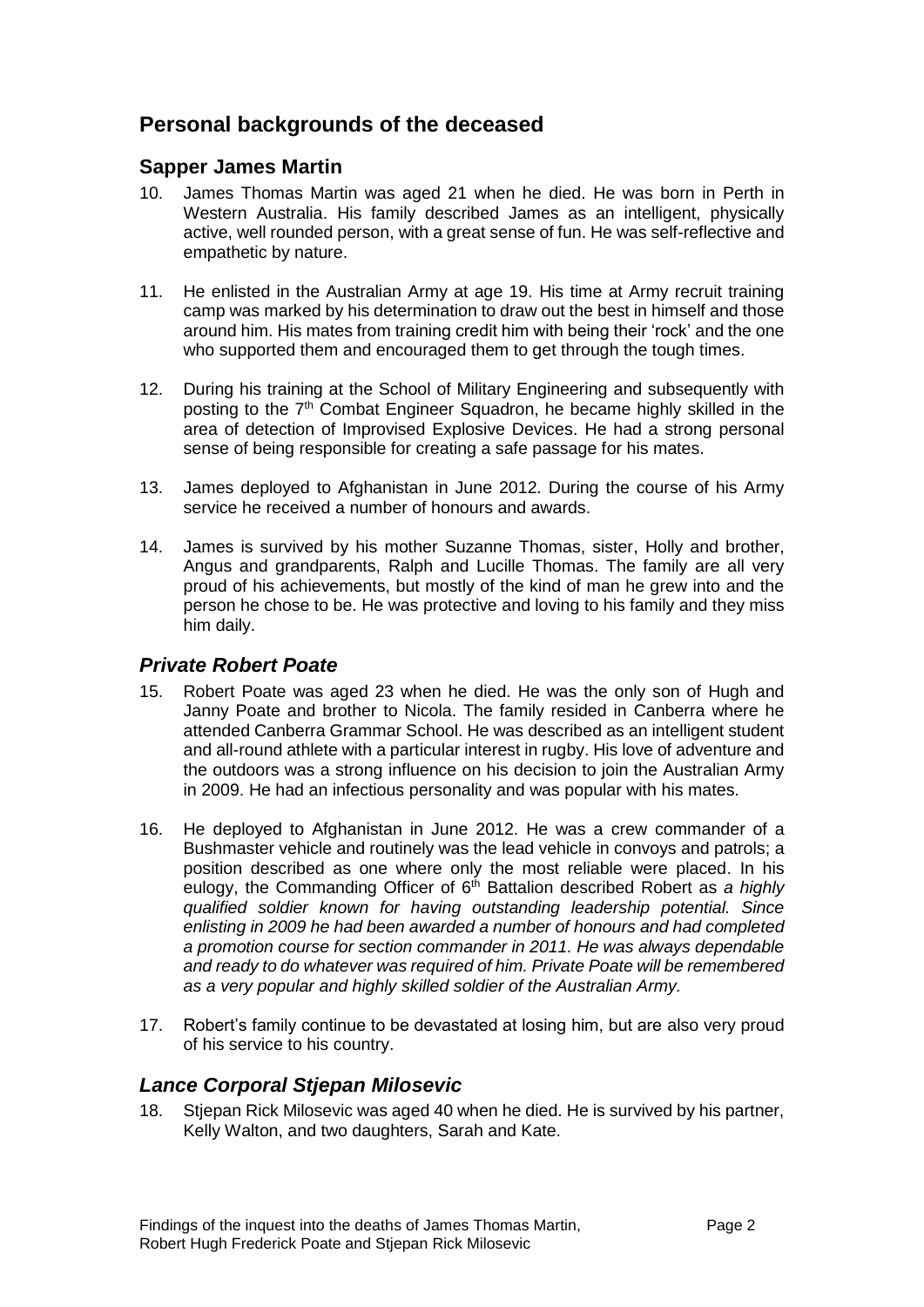- 19. Stjepan enlisted in the Australian Army in 2008 at age 36. His potential was quickly identified and in a short period of time he was promoted to Lance Corporal becoming a light armoured vehicle crew commander. He was a highly qualified soldier with a strong future. He was awarded the *Most Outstanding Soldier* during his training, and during his Junior Leader's course was presented with the award for the *Trainee of Merit*.
- 20. He was courageous, committed and an immensely proud soldier. He was very much liked and a respected member of his regiment. In his 4 years of service he served in Iraq and Afghanistan. He was awarded a number of honours and awards during his period of service.
- 21. He was a devoted family man and is sorely missed by his family and comrades. His family remain forever proud of him.

#### <span id="page-5-0"></span>**Jurisdiction for a coroner to investigate and hold an inquest**

- 22. During the course of the coronial investigation and inquest, many people expressed surprise that a Queensland coroner was investigating the circumstances of the deaths of soldiers who died overseas in a war context. It is apparent this coronial inquest as well as the 2008 NSW inquest in the case of Private Jacob Kovco are rare examples of an Australian civilian inquiry into overseas deaths occurring in a combat zone. The Kovco case was controversial and that death occurred in circumstances involving the soldier's own weapon. The United Kingdom has conducted a number of inquests in relation to deaths occurring on overseas military operations, although the jurisdiction in the UK is different and inquests are mandatory in most of those cases upon repatriation of the body to the UK.
- 23. Although the deaths of the Australian soldiers occurred outside of Australia, section 11(4) (b) of the *Coroners Act 2003* provides that jurisdiction to investigate such deaths in Queensland can be given to a coroner on direction to the State Coroner by the Minister for Justice and Attorney General to have the deaths investigated, whether or not the death is a reportable death as defined in the Act. Such direction was given in writing on 3 September 2012 by the Hon Jarrod Bleijie MP, the Attorney-General and Minister for Justice.
- 24. The Australian Defence Force (ADF) has entered into a Memorandum of Understanding with the Queensland State Coroner and State Coroners in each of the States and Territories concerning the overlapping responsibilities of each organisation relating to deaths of an ADF member occurring either within or outside Australia, and over which the coroner has jurisdiction. The MOU acts as a guide to the conduct of investigations to minimise duplication and facilitate effective collaboration. The subsequent investigation by this office was conducted on that basis.
- 25. Section 29 of the C*oroners Act 2003* provides that a coroner must not start or continue an inquest where someone has been charged with an offence in which the question of whether the accused caused the death may be an issue.
- 26. In this case it was uncontested that Hekmatullah shot the three soldiers with an M-16A2 assault rifle at approximately 9:45pm on 29 August 2012. Two of the soldiers died instantaneously and one died whilst being retrieved for medical attention. Hekmatullah was tried and convicted of murder according to the law of Afghanistan. Records obtained from the Afghanistan authorities confirm that at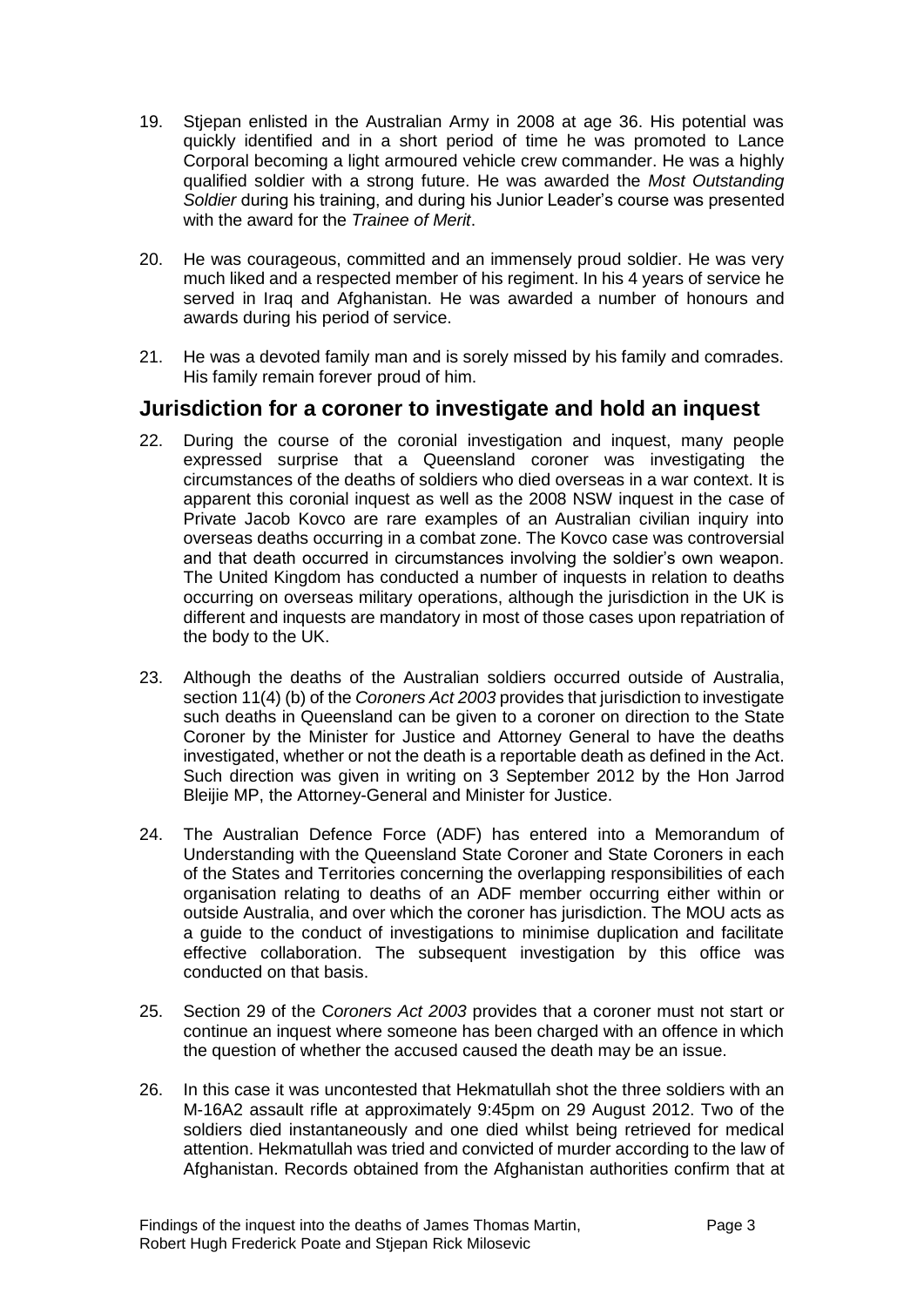no time did he contest that he fired the shots. He was sentenced to death and although it is understood there has been an application made by him regarding the imposition of the death sentence, there is certainly no question that he is contesting the essential facts of the case. On that basis, I determined there was no question in issue as to whether Hekmatullah caused the death of the three soldiers and the inquest was able to proceed. No-one submitted otherwise.

27. A number of ADF and Defence related investigations into the circumstances of the deaths of the three soldiers were conducted. A Chief of Defence Force Commission of Inquiry was not held despite that being requested by the families. The families of the three soldiers then requested an inquest. After conducting my own initial investigation, I considered there were sufficient unresolved issues of concern to warrant holding an inquest.

## <span id="page-6-0"></span>**The issues for the inquest**

- 28. The inquest was opened at a pre-inquest hearing on 14 February 2014. The issues for the inquest were determined at an early pre-inquest hearing to be:
	- a. The findings required by s. 45(2) of the C*oroners Act 2003;* namely the identity of the deceased persons, when, where and how they died and what caused their deaths;
	- b. The adequacy of the Australian Defence Force's risk mitigation plan (and execution of that plan) to prevent insider attacks on the deceased persons' platoon at PB Wahab, Afghanistan; and
	- c. Whether any recommendations can be made to reduce the likelihood of deaths occurring in similar circumstances or otherwise contribute to public health and safety or the administration of justice.
- 29. One of the considerable difficulties faced in managing the investigation and subsequent inquest, was that some of the material to be considered at the inquest arguably had national security implications. This difficulty had the real potential to cause significant challenges, particularly if the hearing was to remain open and transparent. At subsequent pre-inquest hearings, a number of consequential orders were made for the fixing of the contents of the brief of evidence, its distribution and how unredacted versions of the brief were to be dealt with.
- 30. At subsequent pre-inquest hearings, submissions were made by the legal representatives for the families regarding widening the scope of the inquest.
- 31. I determined the appropriate starting point for this inquest related to the orders contained in the document known as Fragmentary Order 13 (FRAGO 13). FRAGO 13 was promulgated by the International Security Assistance Force (ISAF) in the lead up to Ramadan and Eid in 2012, specifically to address the perceived increase in the threat of insider attacks. FRAGO 13 stated that it establishes new orders and reinforces force protection measures already in place and the document references previous operational orders and plans from NATO/ISAF. On that basis, I determined it was reasonable to assume FRAGO 13 incorporated lessons learned, not only from Australian deaths and casualties in insider attacks, but from similar attacks right across the Afghan theatre of operations. FRAGO 13 introduced requirements, most notably the 'Guardian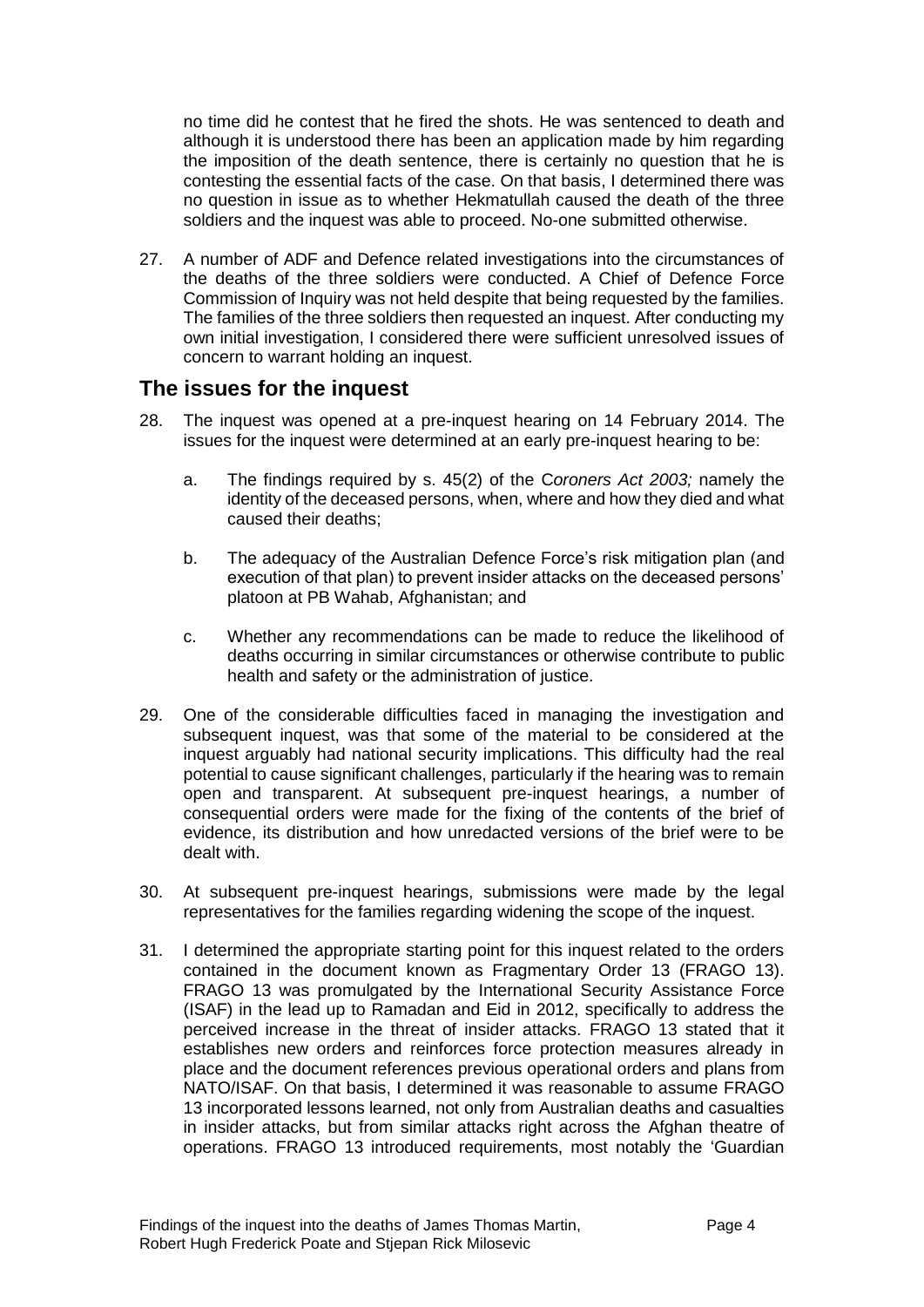Angel' requirement and new risk assessment requirements, which were not in place at the time of previous insider attack incidents.

- 32. I specifically determined in a written decision dated 15 September 2014 that the following issues *would not be examined* in the course of the inquest:
	- a. Issues concerning the applicability of the Commonwealth workplace health and safety legislation regime in a theatre of war;
	- b. Whether Australia should have been participating in ISAF intelligence gathering and dissemination and the extent to which such participation occurred;
	- c. The need for involvement of Australia in aspects of the recruiting process of soldiers to the ANA;
	- d. The overall strategy whereby Australia was focused upon the conduct of mentoring operations; and
	- e. The training of those who were superior in rank to the deceased soldiers and the extent of the training administered to those who held positions of command or supervision within the ADF, particularly with respect to the obvious perils that would be faced.
- 33. Counsel Assisting also identified a number of sub-issues, which would be considered at the inquest as follows:
	- a. Orders specifically relating to insider threats which were received from Combined Team-Uruzgan (CT-U) or Regional Command South (RCS), specifically FRAGO 13, and whether they were implemented or fully implemented;
	- b. Whether mission-specific risk analysis was performed and whether it informed mission planning;
	- c. Whether intelligence threat pictures were communicated, and whether they were communicated with sufficient context to allow them to guide operations on the ground;
	- d. Whether there were sufficient communications from PB Wahab back to higher headquarters to enable effective understanding of troop disposition and force protection measures in place;
	- e. Whether the order of battle was guided by the potential of insider attack danger;
	- f. Whether MT-B personnel had sufficient understanding of the guardian angel concept; and
	- g. Whether the Defence processes of investigation and explanation, approximating coronial processes, were sufficient.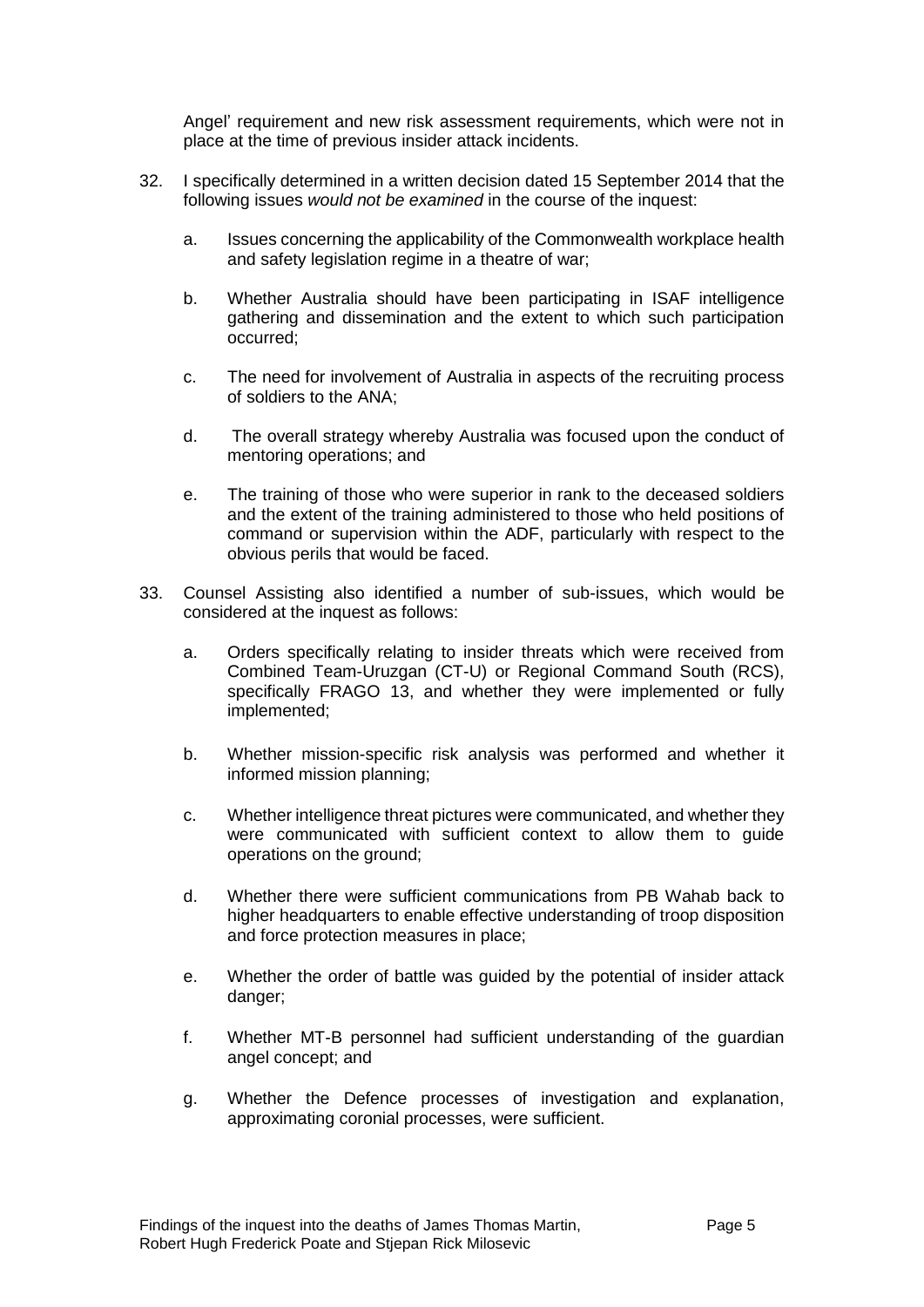# <span id="page-8-0"></span>**Management of sensitive national security information**

- 34. A large volume of material was gathered during the course of the investigation. The protection of classified national security information was a significant challenge for the conduct of the investigation. As well, the Commonwealth made claims of public interest immunity on a selected number of documents. Some documents were clearly sensitive, which was not disputed. Other documents seemed less sensitive but there were aspects to those documents, which the Commonwealth sought to be excluded from public release. Some of that information appeared to be innocuous but I received a detailed affidavit from the then Chief of Defence Force, General David Hurley, setting out the reasons why even innocuous material can be utilised by the enemy if put together by way of a mosaic analysis. Ultimately, I was convinced<sup>1</sup> that I should accept the opinion raised by General Hurley, and put in place the arrangements to protect certain information.
- 35. In essence, the legal representatives for the families were provided with a redacted brief of evidence and allowed access to an unredacted version at secure ADF facilities with restrictions on removing notes taken and copying. In that regard, it was noted that counsel for the ADF were on similar restrictions. Counsel Assisting (both of whom already had the requisite national security clearance) had access to the material at our office, although the material was secured when otherwise not being used by them, in a security safe, which met national security criteria, and was operated by the Queensland Police Service Coronial Support Unit. Any notes made by Counsel Assisting referencing classified material also remained secured. Subsequently, all parties were provided by the Commonwealth with computers and printers, which met national security protocols at the secure locations.
- 36. Whatever may be said about the challenging processes put in place to manage that material, it must be recognised that upon request my office was given access to a large range of relevant material by the ADF. It was fortuitous that the Office of the State Coroner had on board two experienced ADF legal officers (currently reservists), as lawyers assisting the coroner. With their knowledge of defence force jargon and acronyms, as well as an understanding of ADF processes and military doctrines, the investigation was ably and professionally conducted by them and the issues defined. Their knowledge, experience and plain hard work assisted in narrowing the extensive documentation potentially available, to a manageable level. I recognise and thank Mr De Waard and Dr Marinac for their dedication and professionalism in this challenging task.
- 37. From the families' perspective and for their legal advisers there were also significant challenges. In the first instance, the families were not legally represented, but the Commonwealth made a decision to fund their legal representation after representations were made to the Prime Minister.
- 38. It was anticipated that at the inquest there would be periods where the court would be closed for the hearing of evidence where national security implications might be touched on. Redacted and unredacted versions of the transcripts of each day's evidence were also to be made available with restricted access. I had

l

<sup>1</sup> In submissions made by the Commonwealth a number of High Court of Australia decisions were cited giving support to the proposition that requires a Court to attach proper weight to the views of a senior, qualified and informed opinion in support of an application for protection of confidential government information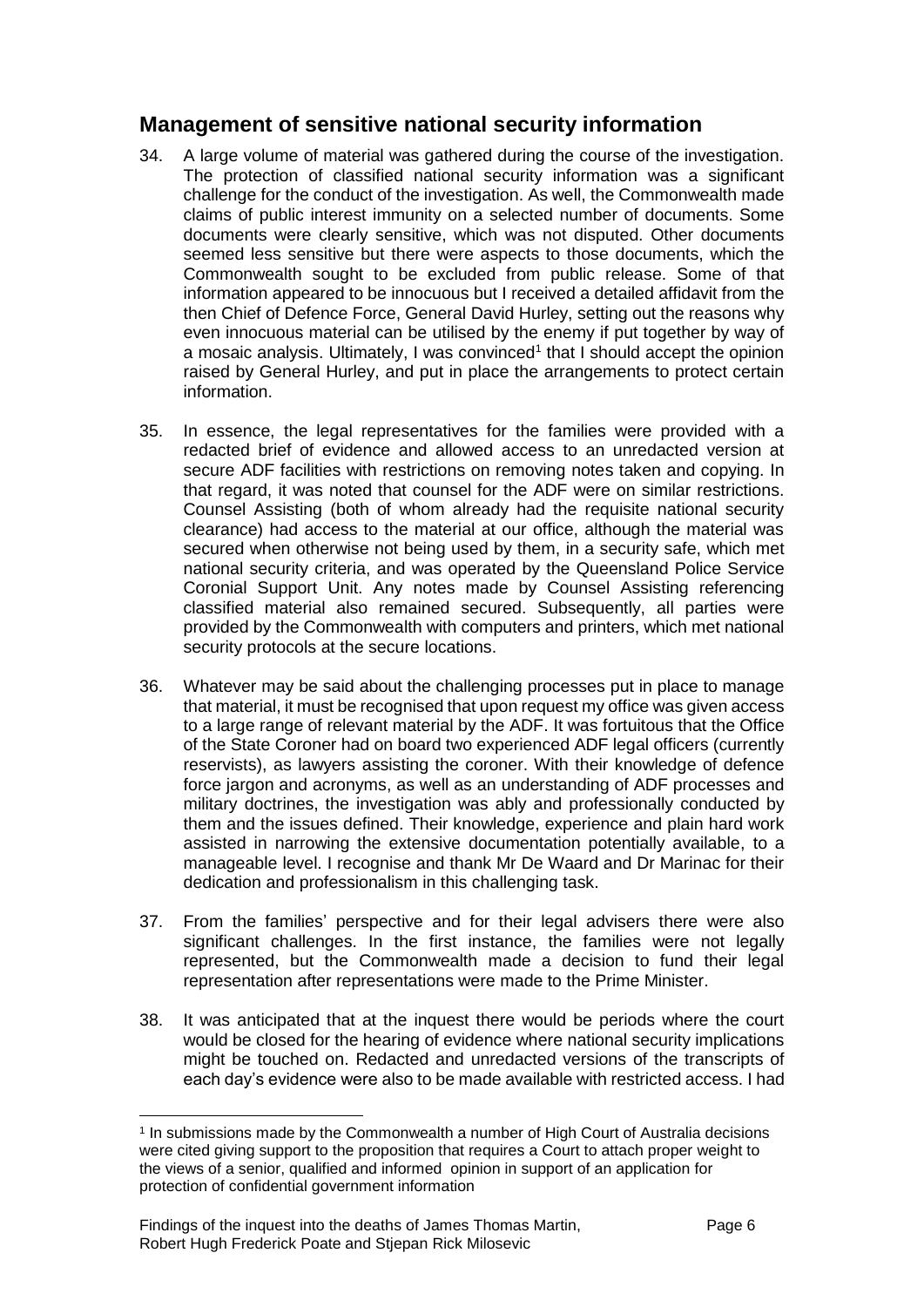feared the inquest would be heavily truncated with large portions of the evidence heard in private. That did not eventuate and I recognise this was largely due to the professionalism of the legal representatives from all sides. Accordingly, the inquest was largely held in open court.

39. I have also received detailed submissions from Counsel Assisting; each of the legal representatives for the families, and from the Commonwealth. I have made those submissions publically available upon request to persons who I consider have sufficient interest to receive them. This was largely to ensure there was open and transparent access to all views being put. The submissions are at odds with each other in many respects, and there is nothing surprising about that. The submissions nonetheless have been of great assistance to me.

# <span id="page-9-0"></span>**Military related investigations**

- 40. A total of five military related investigative processes were conducted.
- 41. Within hours of the shootings, an ISAF team known as a JCAT (Joint Casualty Assessment Team) undertook an investigation into the incident. The Afghan National Army also undertook its own investigation. Reports were prepared in both instances. Given those reports were not within ADF control, a limited version of the JCAT report was placed in evidence and no copy of the ANA report was able to be placed in evidence. I have seen those reports and there is nothing in them which is surprising or irreconcilable with other evidence before the inquest.
- 42. The Australian Defence Force Investigative Service (ADFIS) also conducted an initial evidence-gathering exercise and produced a number of statements from witnesses and photographs. ADFIS does not conduct a full investigation but seizes evidence and conducts preliminary fact finding. In such circumstances, ADFIS primarily investigates whether there were any potential serious disciplinary issues that may have arisen.
- 43. The ADF, as part of its usual investigation process conducted a Quick Assessment. This process is put in place to establish quickly the known facts and what further action might be taken. It is not an administrative decision making process. Lieutenant Colonel (LTCOL) Trent Scott appointed Major (MAJ) Travis Gordon to be the Quick Assessment officer. There has been considerable criticism about the appointment of MAJ Gordon, given he was the commanding officer that deployed India 21 on its mission.
- 44. In retrospect, it would have been preferable that an independent person was appointed. However, I accept there were some practical difficulties faced by LTCOL Scott in having someone on the ground quickly who could attend to that assessment. I have found no evidence that the Quick Assessment process conducted by MAJ Gordon impeded any ongoing or later investigations.
- 45. Shortly afterwards an Inquiry Officer was appointed to hold an Inquiry in accordance with the *Defence (Inquiry) Regulations 1985*. Inquiry Officers are appointed by the ADF and the scope of the inquiry is determined by the ADF. The powers of an Inquiry Officer are extensive and include the power to compel ADF members to answer questions. An Inquiry Officer inquiry is not open to the public and witnesses are not examined by legal representatives.
- 46. The Inquiry Officer recommended that the holding of a Commission of Inquiry was unnecessary. That recommendation was passed on to the Minister for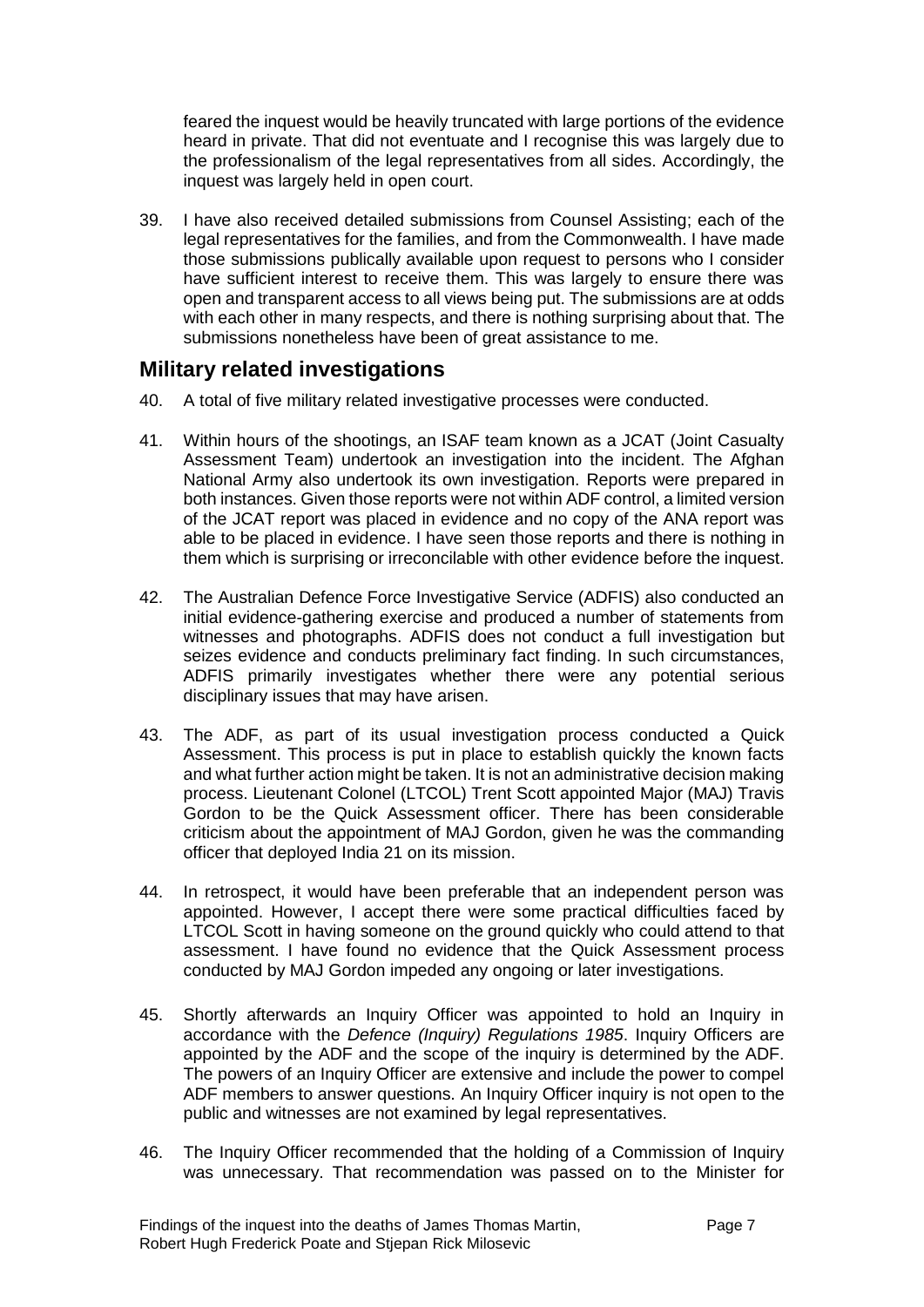Defence. The Inquiry Officer found no systemic issues or deficiencies. Four recommendations for administrative/disciplinary action were made concerning individuals. The administrative actions were initiated but ultimately not imposed. Disciplinary action was taken in respect to two individuals but not arising from the inquiry.

- 47. The Inquiry Officer's report was disclosed to the families of the three deceased soldiers, at first in a redacted form, and then subsequently unredacted at an ADF facility, although they were not able to take a copy. The families were unhappy with the Inquiry Officer's findings and his report. That was no doubt compounded by their initial access being given to a heavily redacted version of the report (without annexures).
- 48. Much of the fact finding contained in the Inquiry Officer's report was helpful to me and it played a key role in the direction taken of the subsequent investigation by my office. It was included in the brief of evidence in relation to the inquest. Although the investigative process conducted by the Inquiry Officer and some findings made were the subject of critical review, this is not a matter that I will make any comment about. The Inquiry Officer has the immunity of a High Court judge and could not be called as a witness at the inquest. On that basis, I consider it would be unfair to make any comment adverse or otherwise, without him being given an opportunity to respond. What I can say is that the Inquiry Officer's report was sufficiently transparent in its *unredacted* form for my office and Counsel Assisting to engage in the next level of investigation and with some guidance and direction as to the potential issues that needed investigating.
- 49. The families of the three deceased soldiers were unsatisfied with the Inquiry Officer's conclusions and they requested a Chief of Defence Force Commission of Inquiry be conducted. A Commission of Inquiry functions like a tribunal. The Chief of Defence Force determines who the civilian president is, decides whether the inquiry should be held in private or public, as well as the scope of the inquiry.
- 50. Commissions of Inquiry can be expensive and can be resource intensive. The regulations applicable to COIs require the ADF to provide legal representation for parties before the Commission of Inquiry.
- 51. Under the *Defence (Inquiry) Regulations*, as were applicable in 2012, it was mandatory for the Chief of Defence Force to hold such an inquiry, with a civilian president, into all service-related deaths, *unless* the Minister for Defence directed the Chief of Defence Force not to hold one. The decision in this case was to not hold a COI. It seems cost was but one of the factors.
- 52. Since July 2014, administrative responsibility to conduct preliminary inquiries into service deaths was transferred to the Inspector-General Australian Defence Force (IG-ADF). From July 2015 the *Defence Legislation Amendment (Military Justice Enhancements-Inspector-General ADF) Act 2015* has been passed and deaths of this type will no longer fall under the statutory presumption of a Chief of Defence Force COI, but instead the IG-ADF will investigate and advise the Chief of Defence if a COI should be held. The IG-ADF is an independent statutory officer appointed by the Minister to examine failures of military justice and is answerable to the Minister and the Chief of Defence Force. It is unclear as to how this investigation process will work in practice, particularly considering the concerns expressed by the families in this case as to the investigations carried out by the ADF.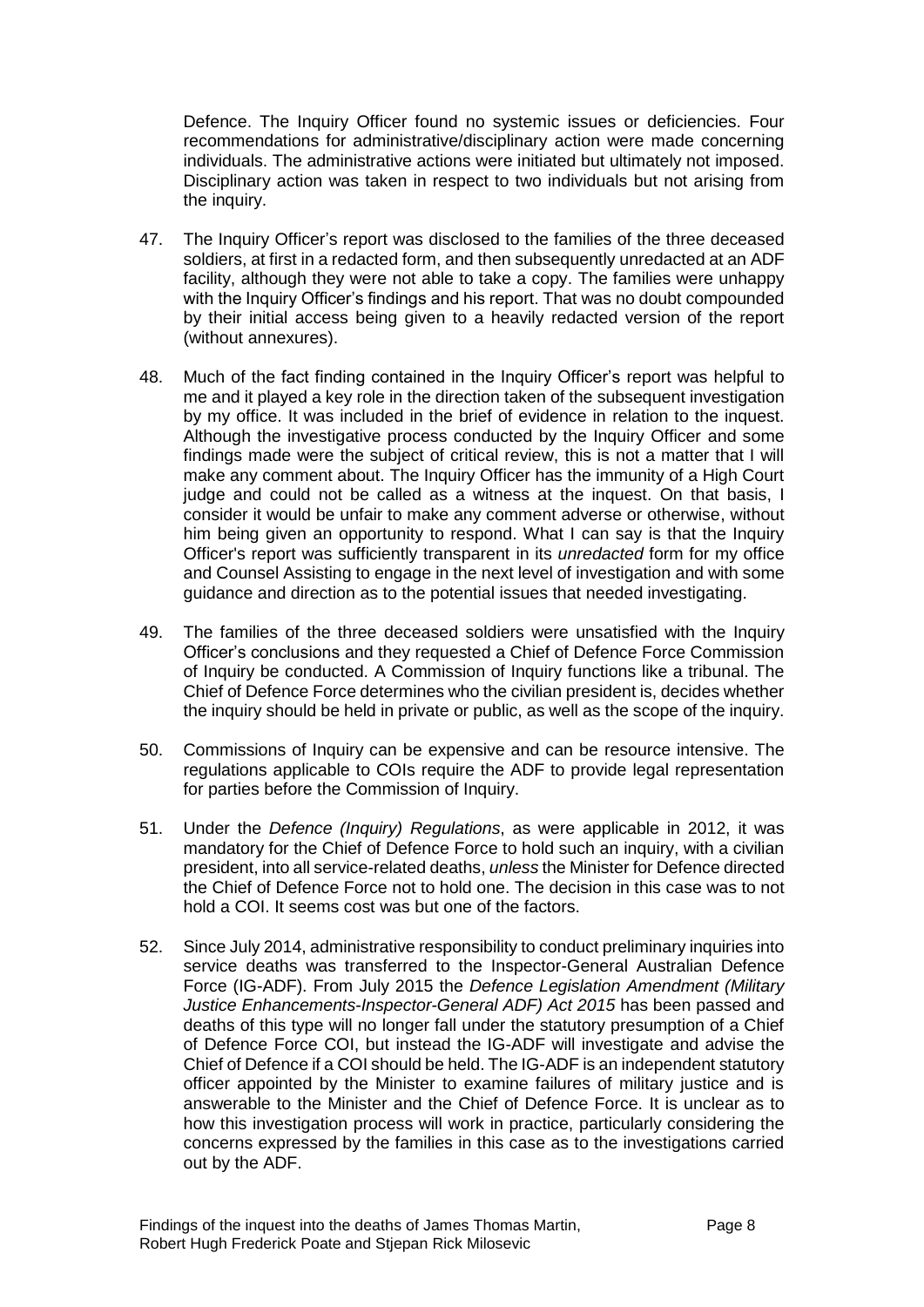53. According to the evidence of COL Waddell, it is apparent that COIs have not been held for any combat deaths on operations for some time, with only one COI appointed out of a potential 31 'operational deaths' over the past five years. The one COI that was held into an operational death involved the loss of a major piece of capital equipment and this appears to have been a driving factor in the decision to hold a COI. In other operational deaths in combat, COIs have not been considered partly because it was not an unexpected outcome of deploying troops to a warzone that there would be fatalities.

#### <span id="page-11-0"></span>**Oral evidence heard at the inquest**

- 54. I have taken into account all of the documentary evidence both in its redacted and unredacted form that has formed the brief of evidence. I did not hear oral evidence from all witnesses referred to in that material. Oral evidence was heard from the following persons:
	- a. Colonel James Waddell, the Director of the former Chief of Defence Force Commission of Inquiry Cell;
	- b. Sergeant Adam Burke (Platoon Sergeant of the 'India 21' platoon);
	- c. Lieutenant Dominic Lopez (Platoon Commander of the 'India 21' platoon and since promoted to a Captain);
	- d. Private Samuel Mathieson (Intelligence Officer, Mentoring Team Bravo and since promoted to a Corporal);
	- e. Major Travis Gordon (Officer Commanding, Mentoring Team Bravo);
	- f. Lieutenant Colonel Trent Scott (Commanding Officer of the 3 Royal Australian Regiment Task Group and since promoted to a Colonel);
	- g. Major David Broughton (Intelligence Officer, Combined Task Unit Uruzgan);
	- h. Squadron Leader Darrell May (Intelligence Officer, CTU Uruzgan);
	- i. Captain Martin Wray (Intelligence Officer, 3 Royal Australian Regiment Task Group);
	- j. Doctor (Group Captain reservist) Graeme Peel, Principal Health Officer (J07) at Head Quarters Joint Task Force 633 in 2005;
	- k. Lieutenant Colonel Sean Faulkner, the sponsor of Joint Task Force 633 Standing Instruction (Personnel) 60-1 *Work Health and Safety Management in the Middle East Area of Operations*, which was extant at the time of the incident; and
	- l. Brigadier Roger Noble (Commander 3 Brigade, Deputy Operations and Planning Officer at Head Quarters International Security Assistance Force Defence, Kabul from November 2011 to December 2012).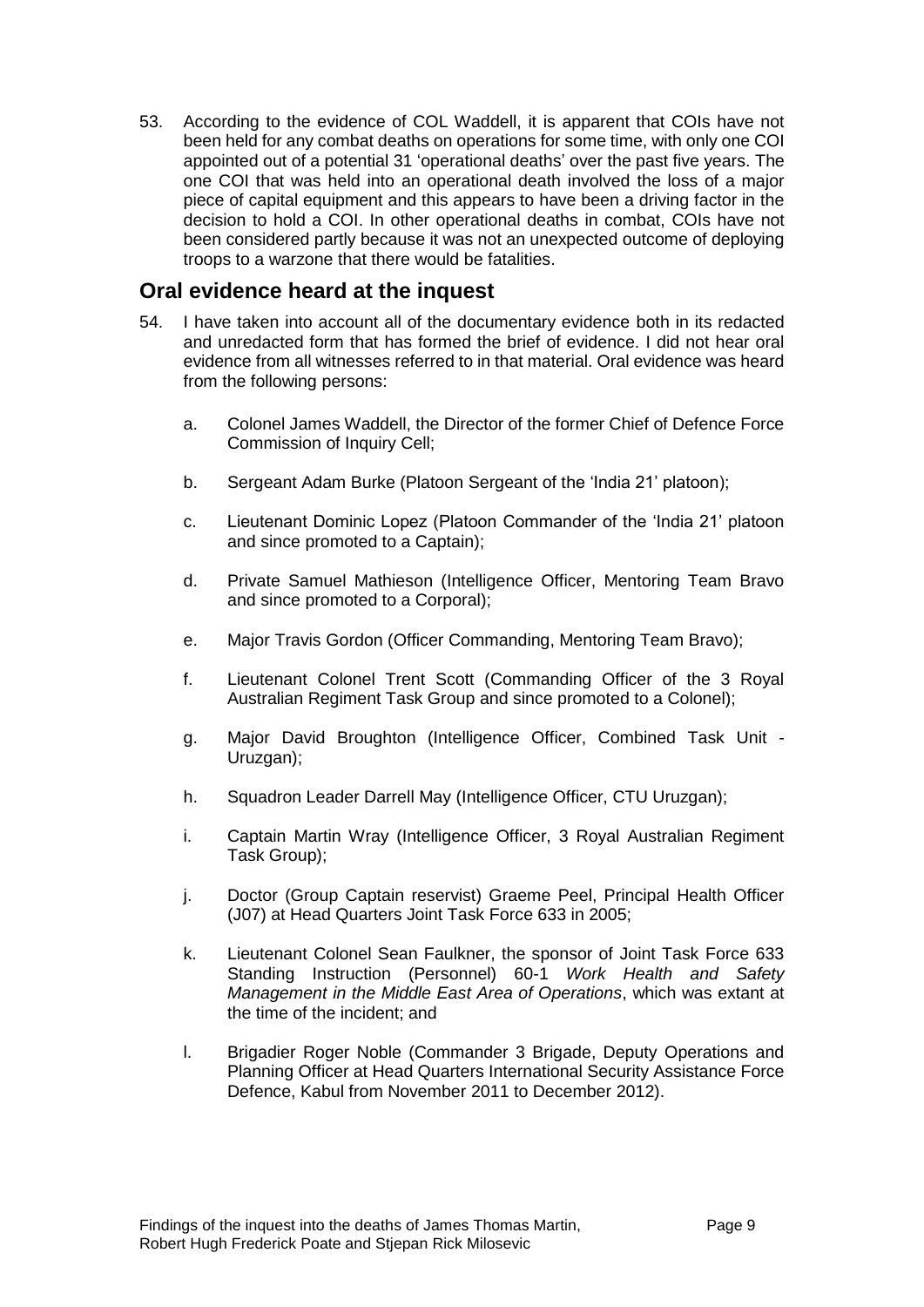# <span id="page-12-0"></span>**Background to Australia's involvement in Afghanistan**

- 55. Afghanistan has a long history of conflict over many centuries littered with examples of invasions from outside forces and internal conflict due to its diverse mix of people.
- 56. In 1979, the Soviet Union invaded Afghanistan and spent most of the next decade unsuccessfully fighting insurgents. After the Soviets left, a civil war ensued with the Taliban eventually assuming government but with a substantial part of the country controlled by the Northern Alliance (a loose alliance of a number of ethnic groups), which continued the civil war.
- 57. On 11 September 2001, the infamous attacks on New York occurred. The attacks were carried out by Al-Qaeda, which had established training camps in Afghanistan with the approval of the Taliban. The United States invaded Afghanistan in October 2001.
- 58. The Taliban were quickly removed from power but have maintained a guerrilla war ever since. An interim authority was put in place to govern the country.
- 59. The United Nations Security Council established the International Security Assistance Force (ISAF) to assist Afghanistan's transition to stability and security. The North Atlantic Treaty Organisation (NATO) subsequently assumed leadership of ISAF.
- 60. Although Australia is not a member of NATO, it has been a contributor to ISAF from the beginning and contributed land, sea and air forces. Australia withdrew its land forces in late 2002 but Special Forces returned in 2005. Australia withdrew most of its forces by the end of 2013 and by the end of 2014, ISAF formally ended combat operations. It is not necessary to detail the involvement of the ADF in Afghanistan. Without doubt, our defence personnel have performed their duties, as tasked by their political masters, bravely and professionally. Forty one (41) Australian lives have been lost and many more wounded.
- 61. The Taliban do not operate in a traditional military fashion. They do not wear uniforms. They reside in their community. They co-opt civilians and civilian infrastructure when engaging in operations. Afghanistan's mountainous terrain and inhospitable climate, combined with the weak allegiance of its tribal and ethnically divided society, has arguably made the task of a military victory against the insurgents all but impossible.
- 62. Afghanistan was and remains a very dangerous war environment. In a war context, risk of death or wounding can never be eliminated, but it may be minimised with proper assessment and planning. For ADF personnel, there were many threats. Improvised Explosive Devices (IED), direct and indirect fire, and accidents are obvious examples. These threats were far greater in number than insider attacks; having caused most of the deaths and casualties; and each required their own specific risk mitigation response.
- 63. In 2006, the role of Australia's forces changed to one of a primary role of military mentoring, based in Uruzgan province. Mentoring in this context is somewhat of a loosely defined concept but it involved the use of ADF personnel to assist with the training and development of Afghan forces. This included performing combined military operations with Afghan forces on the basis that the Afghan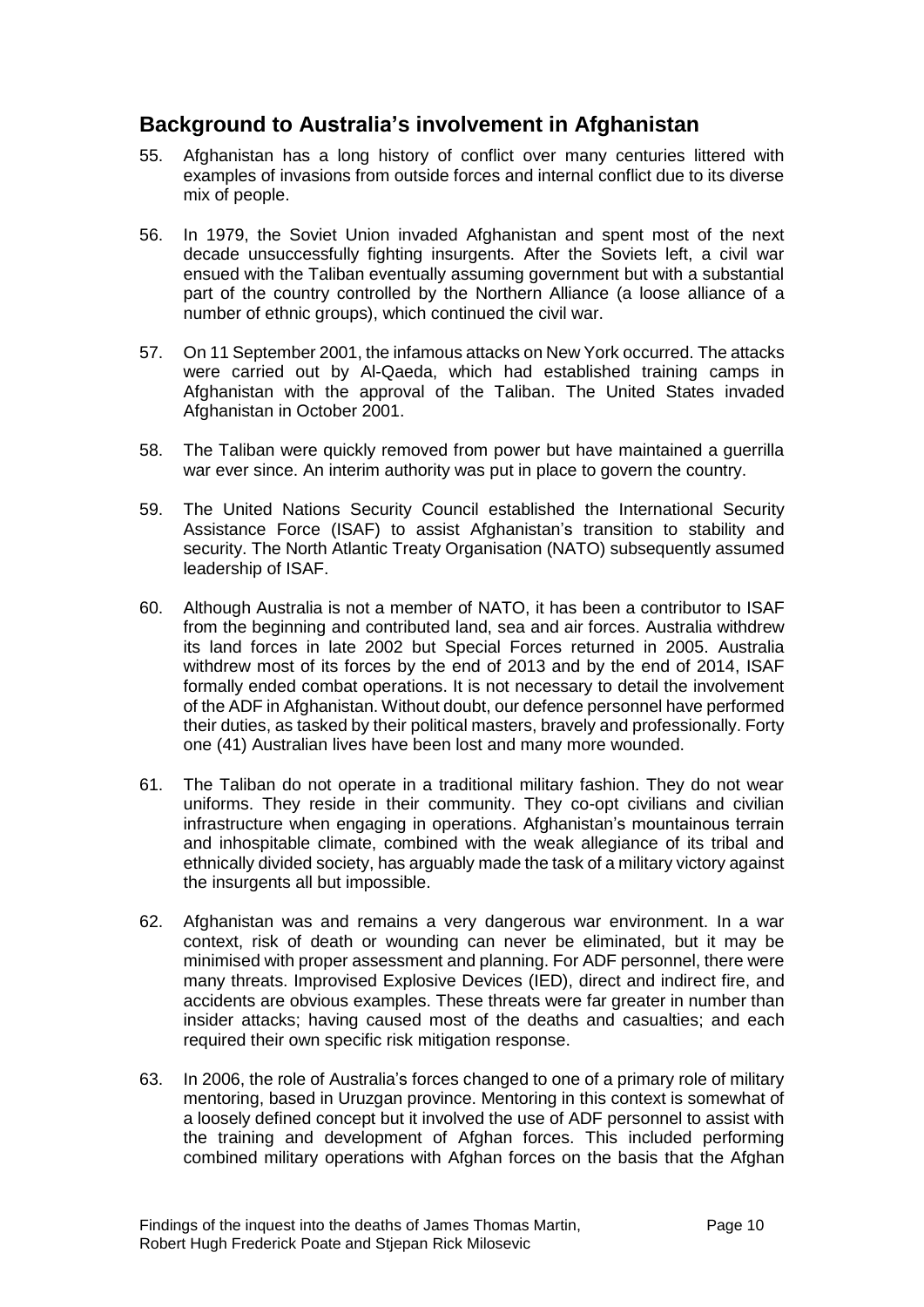forces would then gradually assume more responsibility for planning and conducting those activities.

- 64. The inquest heard often about the importance of the development of closer interpersonal relationships between Australian and Afghan forces as part of its mentoring activities. Indeed it was asserted that the development of good personal relations and rapport with the ANA was a specific risk mitigation strategy to minimise the risks of insider attacks.
- 65. Insider attacks (green on blue) involved members of ISAF or the ANA taking up arms with the intent to kill or wound members of their allies. Insider attacks may be the result of deliberate infiltration by insurgents or may be as a result of opportunistic efforts of one person precipitated by some other factor, such as a cultural insult or argument.
- 66. In the context of mentoring operations, insider attacks were particularly devastating and disruptive to the mission. It is difficult to develop trust if the mentoring group has to constantly treat the mentored forces as threats. This created an obvious tension in mentoring successfully through close contact, whilst at the same time protecting the troops from external and internal attack.
- 67. Insider attacks were at first not a significant issue, but from 2008, the incidence of insider attacks increased significantly and in August 2012, the number of attacks reached their zenith.
- 68. To mitigate against insider attacks, a number of responses were considered. Recruitment screening of new members to the ANA was one such response, but with the massive recruitment taking place and involvement of ethnically diverse groups, this was never going to realistically provide a viable risk management strategy for the ADF.
- 69. Specific information and intelligence about known sympathisers was certainly a viable strategy but not all insider attacks were as a result of direct Taliban infiltration of the ANA.
- 70. Where none of that information was available in a reliable form, the tension still remained as to whether immediate protection of allied forces was required, even if that impacted on the mentoring mission. In that context the concept of 'force separation' by physically isolating ADF personnel from Afghan personnel when they are not working together, is one option which will be referred to in some detail in this decision.

#### <span id="page-13-0"></span>**Pre-deployment training**

- 71. MT-B was raised as part of a Task Group under the general leadership of 3 Battalion, Royal Australian Regiment.
- 72. The Task Group assembled in Australia to undergo force preparation training prior to deployment and undertook Mission Readiness Exercise/Evaluation to consider whether the group was adequately prepared to undertake its mission.
- 73. On departure from Australia, the Task Group did not immediately proceed to Afghanistan but to the Middle East where additional force preparation and training continued.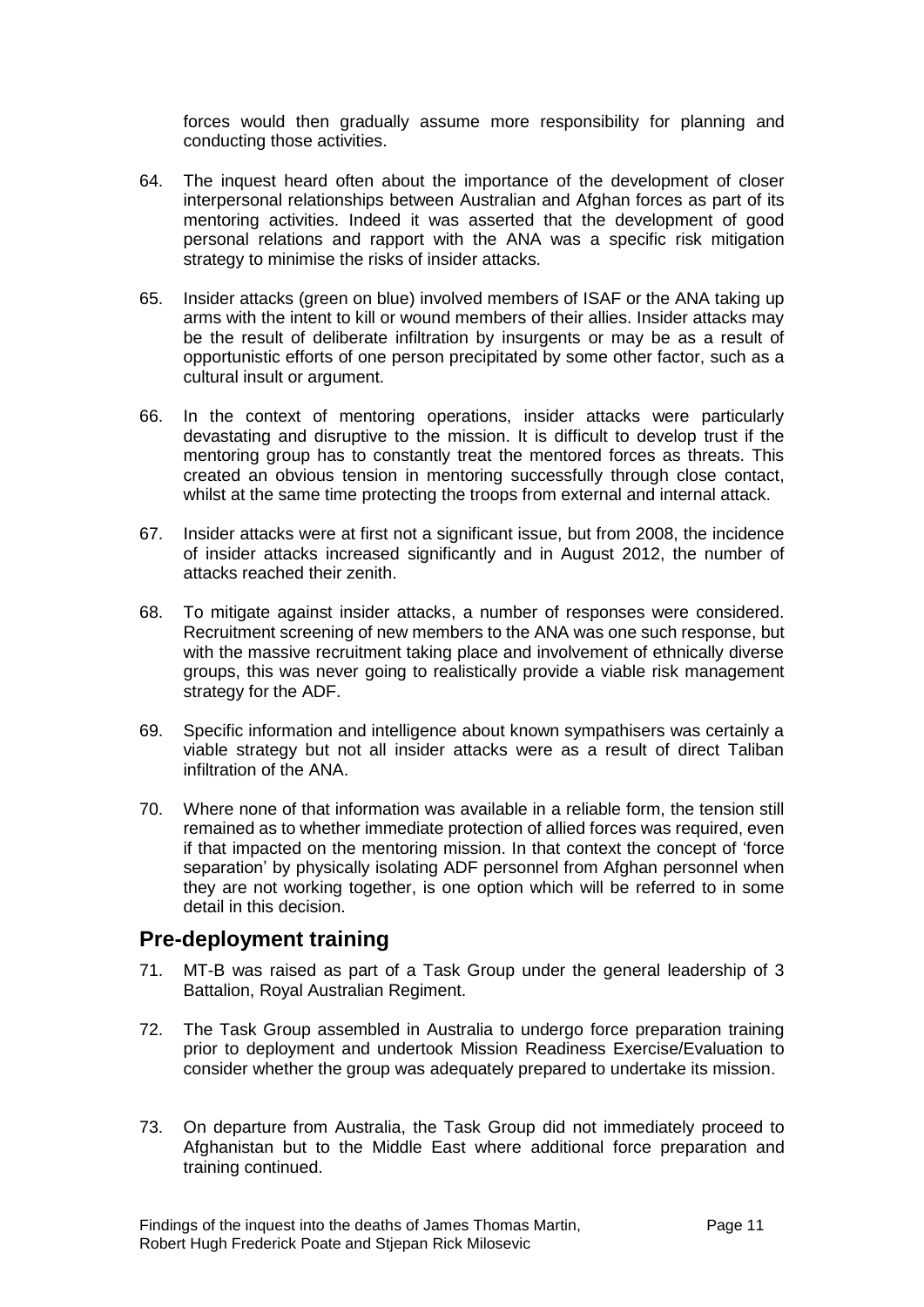- 74. The position of the ADF is that this force preparation training included preparation for the threat of insider attack. The adequacy of this component of training was disputed.
- 75. The evidence before the inquest supports that at one level, insider threat specific training did take place and I accept that there was some reference to the insider threat during training exercises. Some witnesses were unable to recall that training. I am not convinced that evidence is sufficient to make a conclusion that the training did not take place. Any training that took place would have occurred some years ago. The witnesses' focus at the inquest was on the tragic events that occurred, not on what had preceded, and a court environment with the stress that can bring, in my view, could make those answers unreliable.
- 76. Some evidence given at the inquest might suggest the training formed a significant component of the overall force preparation and that it was particularly sophisticated. Other evidence suggested otherwise. The content, extent and adequacy of insider threat training was not a focus of my investigation and it would be inappropriate for me to make a determination on the issue of the extent and adequacy of this aspect of pre-deployment training one way or the other.
- 77. What I can say is that should there be future mentoring operations undertaken by Australian forces, the ADF should review the training that exists to ensure it is indeed 'World Best Practice'(as was suggested by Brigadier Noble) and meets the 'gold standard' as characterised by LTCOL Scott.

# <span id="page-14-0"></span>**The prevalence of insider attacks in August 2012 and ISAF's response**

- 78. There had been an increase in insider attacks throughout Afghanistan in August 2012. The reasons for this were linked by ISAF to the Holy Month of Ramadan, which concluded on 19 August 2012 and was closely followed by the Festival of Eid Al-Fitr. There was also some intelligence suggesting there were numerous 'Fatwas' in place suggesting ISAF forces were a direct target for insider attacks.
- 79. It is not necessary to analyse the strength and/or weaknesses of the information referred to above. That was the responsibility of ISAF, which clearly thought the threat was real and serious (no doubt reflected in the increased Green on Blue deaths suffered by ISAF forces across the whole of the theatre of operations that month). ISAF responded to the threat by issuing Fragmentary Order 13 (FRAGO 13) on 13 August 2012.
- 80. FRAGO 13 cannot be set out or discussed in its entirety in this public record because of claims of national security implications on some parts of the document. There was a number of key requirements of FRAGO 13 but in general they included:
	- A general requirement to continue mentoring with the ANA ensuring the promotion of cultural awareness and respectful treatment of the Afghan forces but with increased awareness and increased force protection status;
	- Deliberate risk assessment of both missions and infrastructure should be undertaken, with a specific focus on insider threats; and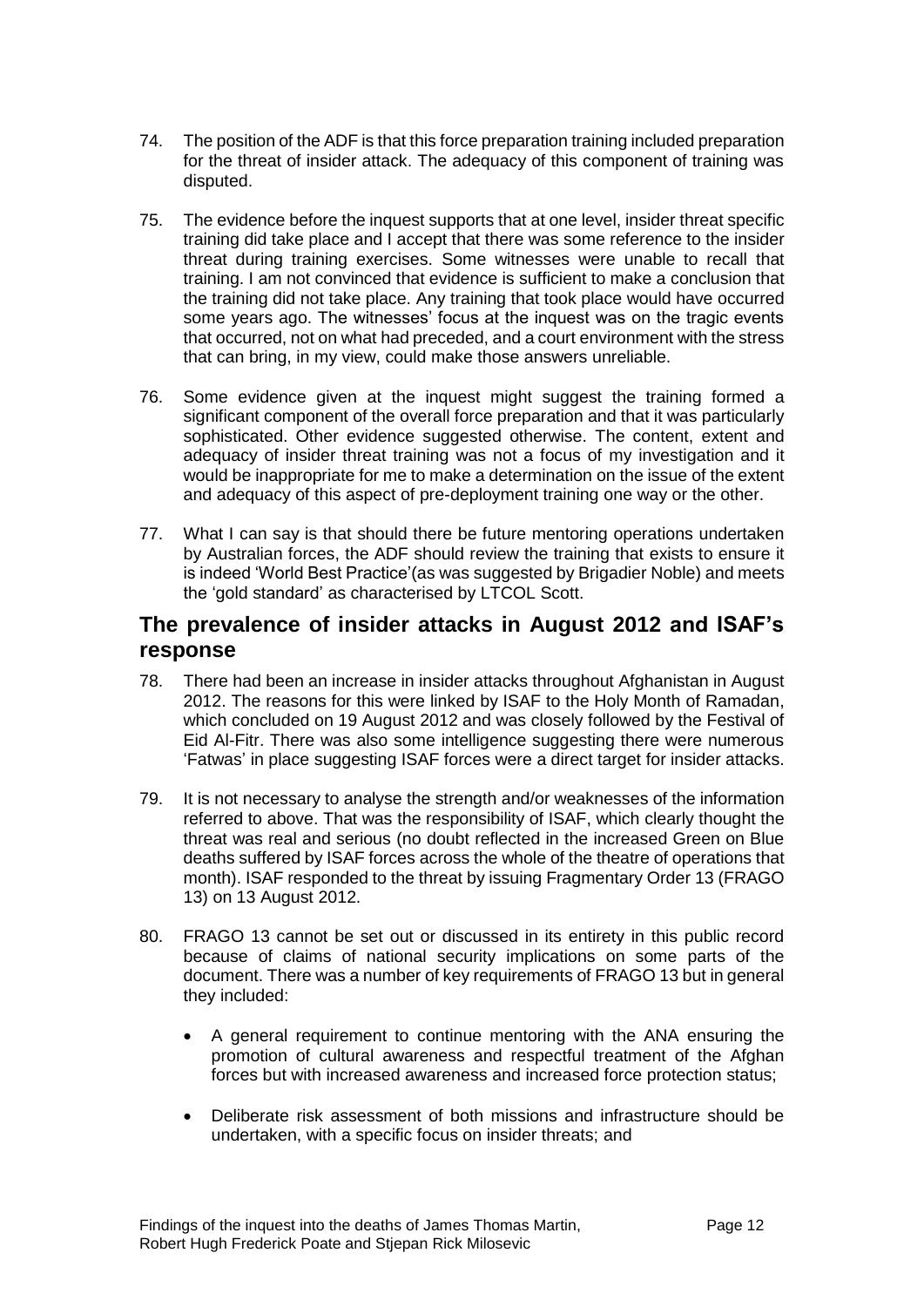Protective steps such as force separation and the use of 'Guardian Angels' were to be implemented.

# <span id="page-15-0"></span>**Risk mitigation planning for India 21's deployment to Patrol Base Wahab**

- 81. The deployment of India 21 to Patrol Base Wahab was part of a larger mission/operation known as the 'Baluchi-Dorafshan surge' to encourage Afghan forces to reassert dominance in that part of Afghanistan. It was considered that during the period of Ramadan, the ANA had slowed their tempo of operations against the insurgents. India 21's mentoring mission was to encourage the ANA unit at PB Wahab to *increase the rate of effort from the patrol bases* or as one witness stated to *take up the fight*. Two other patrol bases, PB Qudus and Samad, were also to be occupied simultaneously by other platoons within MT-B for the same purpose.
- 82. An Operational Order (OPORD) was developed for the operation and signed off by MAJ Gordon (the Officer Commanding MT-B) and issued on 20 August 2012. The OPORD made no reference to insider attack measures to be taken in the event of an insider attack ('Actions On') or any of the requirements of FRAGO 13.
- 83. During the inquest, there seemed to be some inconsistency in the evidence as to whether FRAGO 13 was binding on Australian forces. Whatever may be the resolution of that aspect of military law, it is sufficient to say that much of the content of FRAGO 13 in fact made its way into two Task Orders issued by MT-B on 13 August 2012 (TASKORD 067\_12) and on 27 August 2012 (TASKORD 067.1 12). Both of these orders cite FRAGO 13 as the basis of each Task Order. The orders required a number of things to be done. Again it is not possible to cite what those orders set out in any detail, but I am satisfied they referenced FRAGO 13 and duplicated many of its requirements.
- 84. The implementation of the FRAGO/Task orders seems to have fallen principally to the Executive Officer (a Major) who reported directly to the Commanding Officer at Headquarters for the 3 Royal Australian Regiment Task Group, being LTCOL Scott. The Executive Officer's name cannot be published and he was excused by me to attend at the inquest and to give evidence for medical reasons.
- 85. The Executive Officer did provide a statement to the ADF Inquiry Officer and a further statement was provided to the inquest (some of which may now be considered unreliable). What can also be gathered about the efforts of the Executive Officer at the time is contained in a series of emails he sent to various persons, including LTCOL Scott, between 13 and 26 August 2012. The focus of the requests by the Executive Officer was that certain intelligence-related assessments should be undertaken. The reviews were to focus on the following questions:
	- a. In your opinion what makes your patrol base vulnerable to Green on Blue?;
	- b. What do you seek from Regional Command to assist in mitigating the Green on Blue threat?; and
	- c. Does the ANA leadership at the local level assist to deter or mitigate Green on Blue?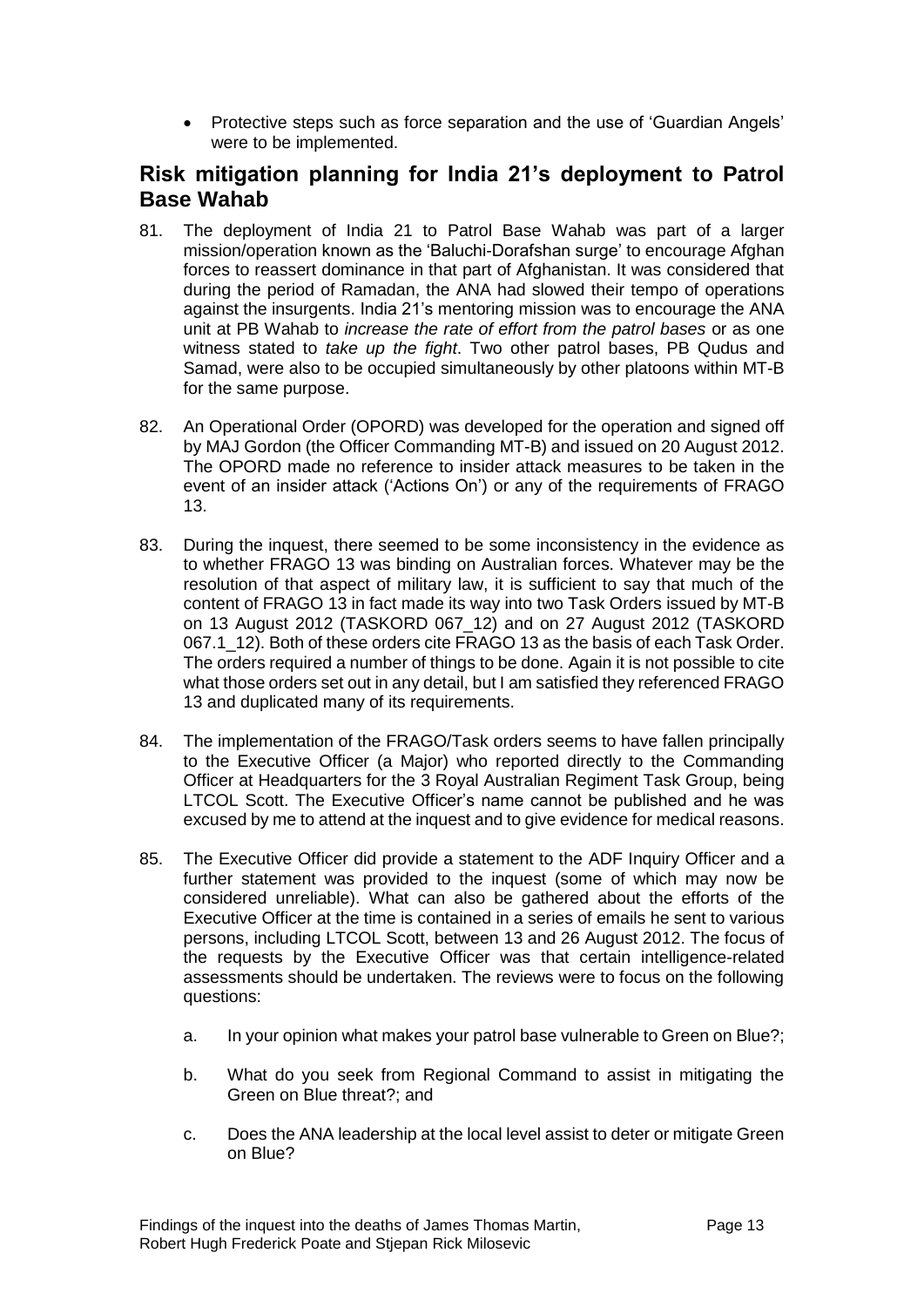- 86. An email sent by the Executive Officer on 22 August 2012 to LTCOL Scott, was the subject of some conjecture as to how much should or should not be read into it, given we were in the unfortunate position of not being able to question the writer of the email about the content and the reasons for it being sent. For that reason, I cannot be definitive about determining the background and reasons for the email, but in my view there was an unmistakable sense of frustration being expressed by the Executive Officer about the lack of priority afforded to the requirements of FRAGO 13. In the email, amongst other matters that I am unable to detail, the Executive Officer notes:
	- a. LTCOL Scott had required him to determine which of the requirements of FRAGO 13 were realistic and which were not realistic, and that he had determined that the majority of tasks contained within the FRAGO were realistic; and
	- b. He was instructed by LTCOL Scott not to include certain tasks.
- 87. As part of the FRAGO 13 requirements, the Executive Officer requested what is known as a Tactical Infrastructure Review (TIR) be conducted for each of the patrol bases being visited, including PB Wahab. This task fell to MAJ Gordon but the TIR for PB Wahab had not been completed by the time India 21 left. MAJ Gordon completed the TIR on 28 August 2012, the day before the deaths.
- 88. MAJ Gordon was of the opinion that where there had been no previous deployment to a patrol base, a TIR was to be completed within 24 hours of arrival. It is noted in the directions of the Executive Officer that there was a one-off requirement for a TIR to be completed 'prior to deployment'. PB Qudus and Samad had previously been visited by MT-B forces and a TIR was completed for those patrol bases before deployment. MAJ Gordon gave evidence that in a subsequent conversation with the Executive Officer it was agreed the TIR for PB Wahab could be submitted within 24 hours of arrival. In respect to Qudus and Samad the threat of insider attacks was considered to be low and noted as such in the TIR, although it is clear there was some degree of force separation able to be achieved at those bases.
- 89. No unit from MT-B had been to PB Wahab before. To MAJ Gordon and LT Lopez, this was not a significant issue as they accepted that military forces would often have to operate with less than optimal information. However, it must also be accepted that the more one knows about a location, the more risk management strategies can be considered.
- 90. As the evidence now shows, there had been earlier patrol(s) to PB Wahab by other ADF units during other deployments, which were not part of the 3rd Battalion. Earlier records concerning PB Wahab were unable to be accessed by MT-B. It is also apparent that the previous mentoring task force that handed over to 3 RARTG and which had visited the base did not hand over any information about PB Wahab. Further, the evidence now suggests ADF engineers actually built or assisted in building, PB Wahab.
- 91. The layout of PB Wahab was such that segregation from ANA forces was not possible because, although the majority of the ANA forces occupied barracks at one end of the compound, there were also a number of buildings occupied by ANA personnel at the area of the compound that the Australians were intending to occupy. This was also the entry and exit point for the vehicles with three guard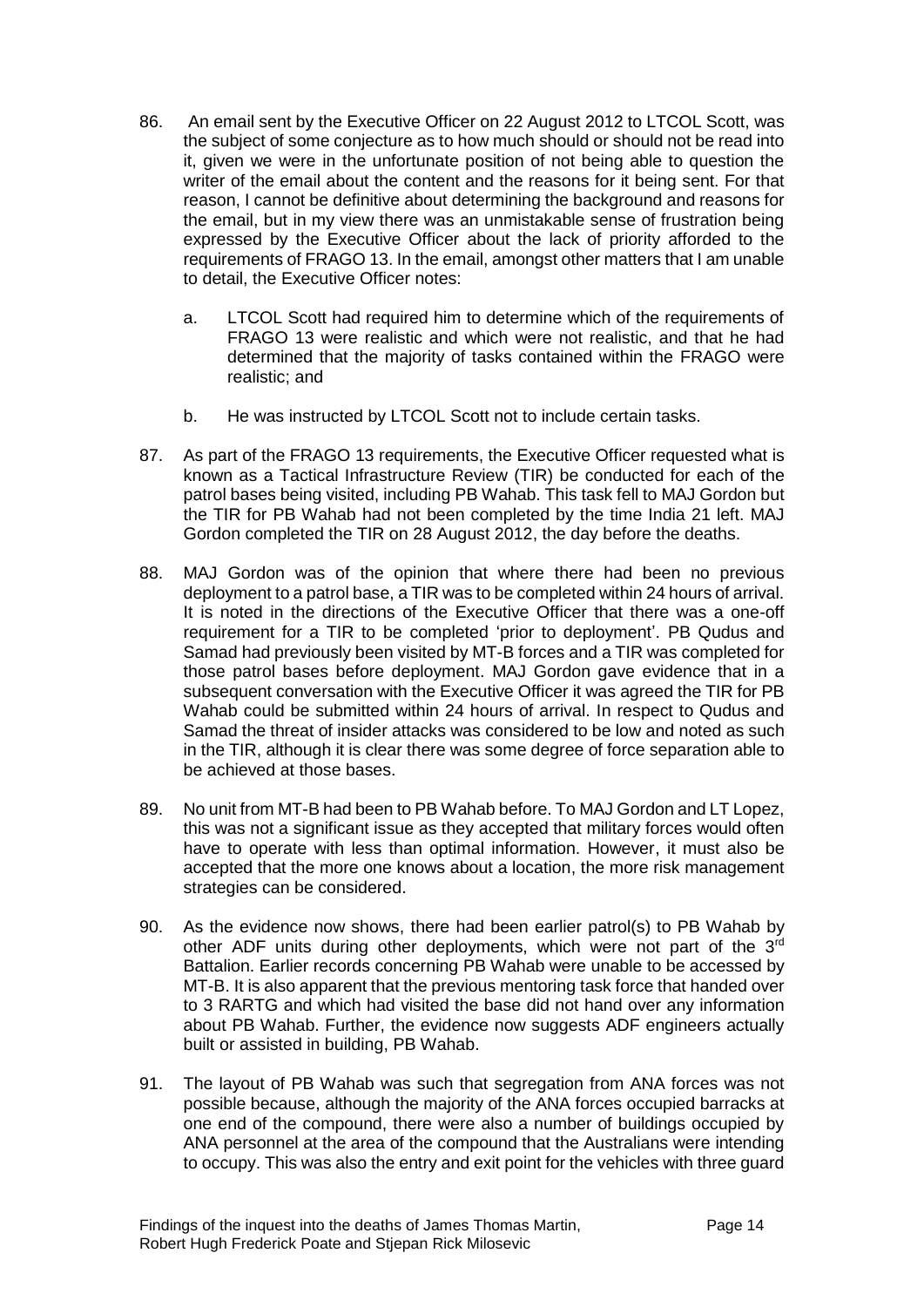towers. For the other two bases there was some capability to segregate and separate the forces.

- 92. MAJ Gordon's ultimate TIR threat assessment for PB Wahab remained low. On the face of the TIR, he has premised this assessment on a number of assumptions about certain dress state and weapons state (which I am unable to set out specifically) being in place and that no ANA were to be allowed in the Australian area (matters referred to in FRAGO 13 and reflected in the associated ADF task orders). A review of the TIRs completed for each base is remarkably similar in content and has all the hallmarks of a 'cut and paste' approach. It seems that the content of the TIR for PB Wahab was completed based on an assumption it was similar to other Patrol Bases.
- 93. Further, the completion of the TIR was being conducted at a time when India 21 was in fact present at PB Wahab, but MAJ Gordon did not ask LT Lopez specific questions about the situation on the ground. Evidence before the inquest was that the TIR document was not one that would have been disseminated down to the platoon level and was one sent up to headquarters as a risk assessment document. I had a distinct sense it was more a 'tick and flick' process by MAJ Gordon than a genuine risk assessment process. Of some concern is that this document would have given an impression to those in headquarters that an adequate risk assessment had been completed and no further action needed to be taken.
- 94. It is unclear as to why MAJ Gordon or indeed those higher up the chain of command would consider it appropriate to deploy a unit to a patrol base, which they knew very little about but particularly where the evidence suggests there was no particular immediacy about deploying to PB Wahab, at that point in time. Deployment could have waited until all these risk assessment processes had taken place.
- 95. As well, the intelligence officers assigned to each mentoring team were assigned to produce insider threat assessments for each of the patrol bases. The threat assessment was in a particular format and according to PTE Mathieson came from an overall direction from higher headquarters that every patrol base in Afghanistan would have a threat assessment conducted in that format. He understood it would be quality checked by a superior in his technical intelligence chain of command and then reviewed higher up the chain of command and compared with other patrol bases. That assignment was only allocated a few days prior to deployment. The threat assessment for PB Wahab was completed by PTE Mathieson a few hours before the attack on 29 August 2012. He assessed the threat risk as HIGH, essentially based on the configuration of the patrol base making it difficult to ensure force separation. PTE Mathieson had little information to go on other than the aerial satellite photographs. He checked for other information, to no avail, and in particular there was no information available that previous mentoring task forces had been to PB Wahab. PTE Mathieson's assessment was not based on any intelligence indicating there was a specific risk or threat, for example that a known sympathiser was present.
- 96. PTE Mathieson had also deployed to another one of the patrol bases and was virtually sitting next to MAJ Gordon at that base. They did not share any information regarding the simultaneous Tactical Infrastructure Reviews and Threat Assessments they were conducting. This may be a reflection on their differences in rank, although I agree with Counsel Assisting in their submissions where they suggest PTE Mathieson was an impressive witness and they did not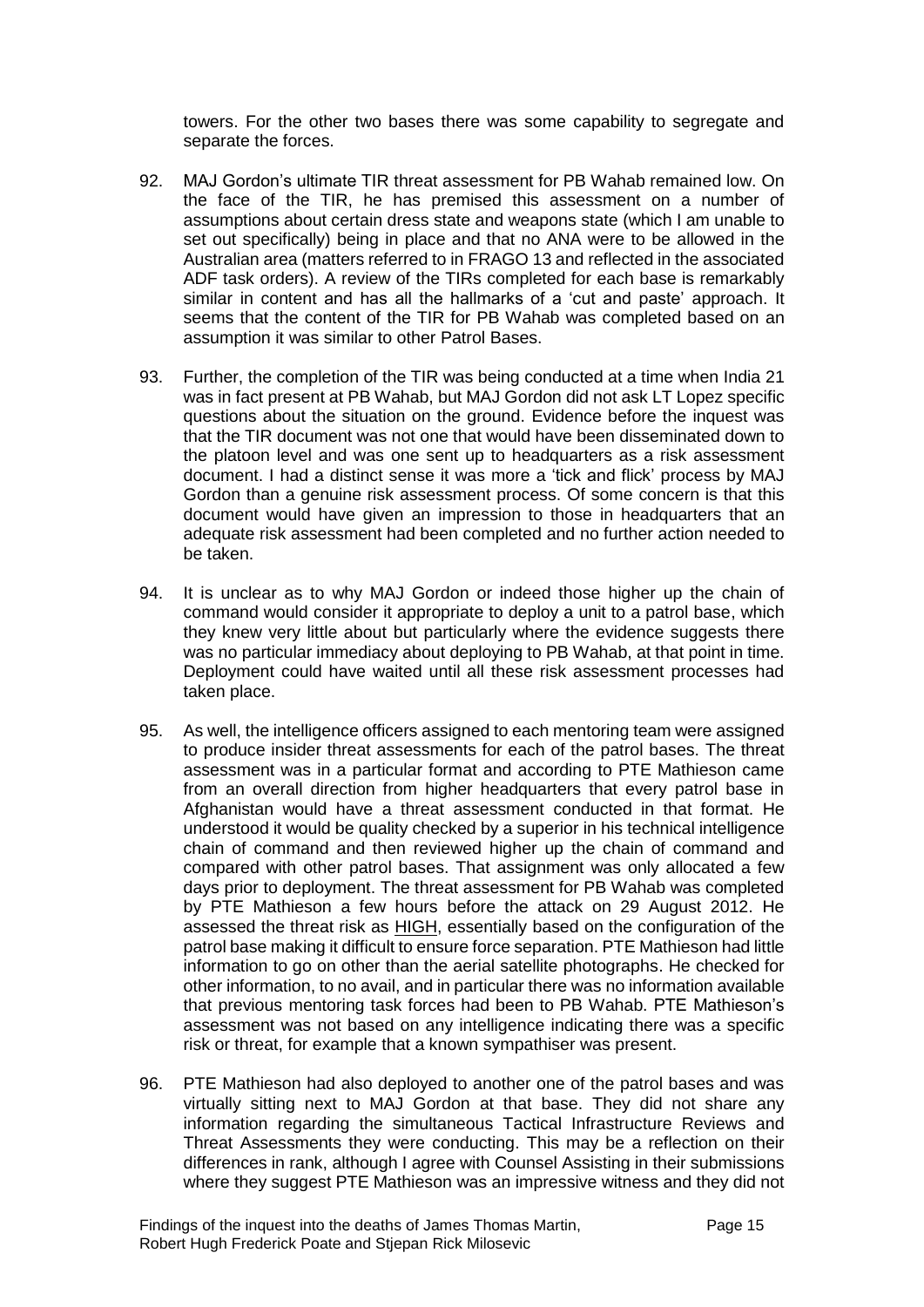think PTE Mathieson would have been less forthcoming due to rank disparity. PTE Mathieson sent his completed risk assessment to his immediate supervisor at Sorkh Bid, which was appropriate. It was not relayed to LT Lopez at PB Wahab.

- 97. Analysing the evidence summarised above supports a conclusion there was some disconnect in dissemination of information at a number of levels PTE Mathieson was conducting a risk assessment as required by his superiors in intelligence. MAJ Gordon was completing a TIR as directed from his superiors on largely the same information but neither seems to have known what the other was doing and both sets of information was intended initially for further up the chain of command and not down to the platoon level. I do not include the actions of PTE Mathieson in saying this and do not think there was any failure on his part to escalate his HIGH risk assessment directly to India 21 as the document was not intended to go there.
- 98. The significant failure was in not ensuring LT Lopez was aware of the increased insider attack risk and the requirements for force separation and other protective strategies that were to be put in place as a result of FRAGO 13 and the associated task orders. This starts with his officer commanding and those further up the chain of command.
- 99. The Inquiry Officer's report made observations confirming this point when he stated *However, I remain concerned as to whether they were adequately prepared to succeed their mission and, in this, I consider they were provided too little guidance and direction regarding the force protection arrangements that were expected to be employed at PB Wahab. That is I consider there was inadequate command direction because of the clear difference between the force protection arrangements MT-B had at FOB Sorkh Bid and that MT-B force elements had achieved at other patrol bases, to the situation at PB Wahab where India 21 could not/did not establish a separate secure area for Australian forces.*
- 100. As well, there was some confusion about the role of the 'Guardian Angel' concept as should have been operating at PB Wahab. The term was used during the inquest and in the material interchangeably at times with that of a bodyguard, sentry, or a piquet. MT-B and LT Lopez were operating off the term as it was defined in Standard Operating Procedure 207 (SOP 207). SOP 207 was the tactical level operating procedure relating to the threat of insider attack and the ability to mitigate that threat when on a base. SOP 207 makes orders about dress state and weapons state and also provided that no ANA were to be allowed in the Australian area. It also required the implementation of a 'Guardian Angel' to protect Australian forces when undertaking mentoring tasks. SOP 207 defines this person in the singular. This was the SOP for insider attacks that LT Lopez was aware of.
- 101. FRAGO 13 changed this in that the Guardian Angel concept was expanded to act as an armed buddy team, in other words there should be more than one piquet employed. This was how the concept was defined in the Australian Task Orders developed in response to FRAGO 13. However, those Task Orders were not supplied to LT Lopez. LT Lopez said in evidence he would not expect to receive the Task Orders per se but would have expected to have been told by his Officer Commanding MAJ Gordon, of the substance of what was required by the order. LT Lopez said he was not told about the entire substance of the order.
- 102. In fact, the situation is that at the time of the deployment to PB Wahab:

Findings of the inquest into the deaths of James Thomas Martin, Robert Hugh Frederick Poate and Stjepan Rick Milosevic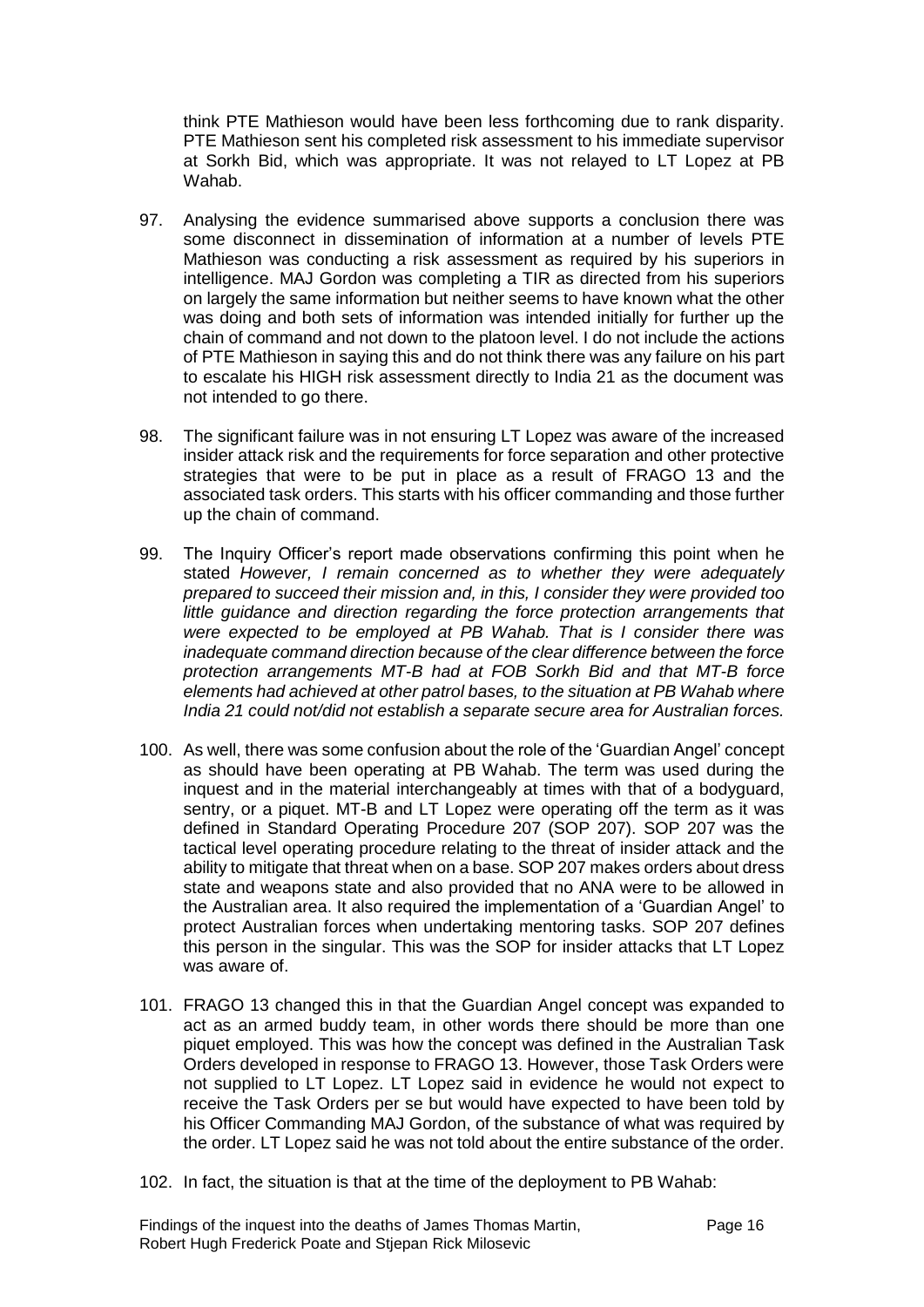- a. The Operational Order for the patrol endorsed by LTCOL Scott did not refer to FRAGO 13 or the increased risk of insider attack;
- b. Neither LT Lopez nor SGT Burke had seen FRAGO 13 or the associated Australian Task Orders;
- c. LT Lopez was not told about the substance of the Task Orders;
- d. No Tactical Infrastructure Review (TIR) for PB Wahab had been put in place;
- e. The TIR that was eventually completed rated the risk of insider attack as low, but this was based on the assumptions there would be some degree of force separation and certain dress and weapon states in place;
- f. LT Lopez was unaware of the TIR assumptions for force separation and dress and weapon state;
- g. LT Lopez was unaware of the expectations of MAJ Gordon regarding the minimum level of force protection to be put in place, chiefly because he was not briefed about this by MAJ Gordon; and
- 1. LT Lopez was unaware of the changed requirement that the Guardian Angel concept required the use of armed piquets acting as a buddy team.

#### <span id="page-19-0"></span>**India 21's deployment to Patrol Base Wahab**

- 103. As has been noted, LT Lopez knew very little about PB Wahab. Apart from an aerial photograph, there was very little information about the layout of the base. LT Lopez did not consider this to be a particular impediment as the gap in information was appreciated during planning and he accepted he would have to deal with the realities on the ground upon arrival at the patrol base.
- 104. LT Lopez stated that at no time was he told to inform anyone if complete force separation was not achievable. He said this was in line with all of their training and operations at the time, as separation was not mandatory and certainly he did not consider it a reason to abort a mission. LT Lopez was unaware that FRAGO 13 specifically stated that previous practices should be reviewed in light of the insider threats and he was not aware of the enhanced requirements for active and passive security measures.
- 105. The Australians arrived at PB Wahab during the afternoon on 28 August 2012, and the Platoon Commander, LT Lopez and the Platoon Sergeant, SGT Burke, went forward to greet the Afghan leaders and make arrangements.
- 106. The base was shaped like a figure 8, with an open area at each end, joined by a much narrower 'neck'. The Afghan end of the base consisted of a number of substantial buildings including barracks and headquarters and was overseen by guard towers. This end of the compound also had entry/exit points for personnel, each with a ground-level guard post.
- 107. To the other end of the compound there were two buildings and three guard towers. This end also included an entry and exit point for vehicles.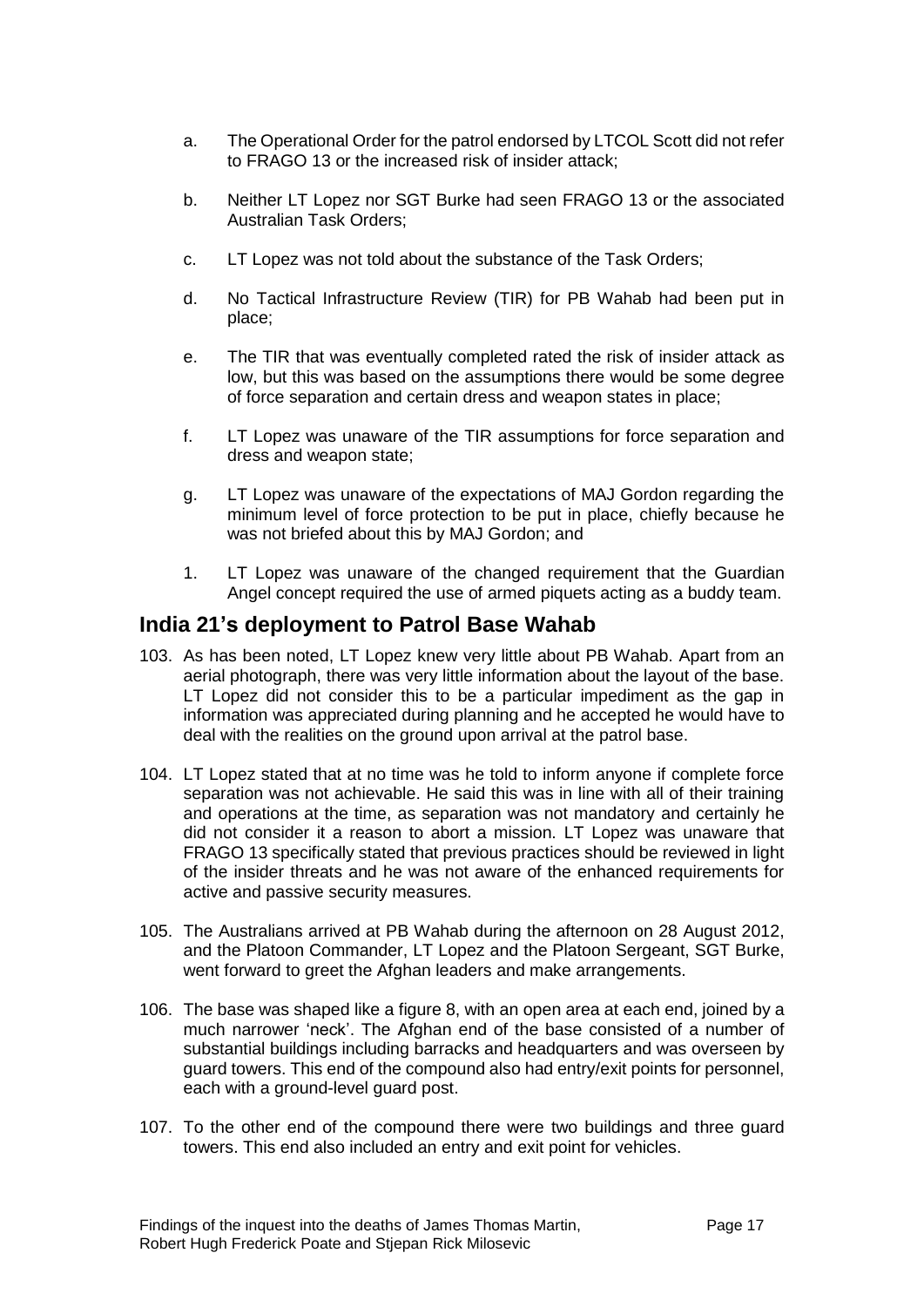- 108. The two ends of the compound were at substantially different elevations and the end of the compound the Australians ultimately occupied was substantially higher. Given this area was some distance away from the main accommodation of the Afghan soldiers, this was a sensible decision.
- 109. The arrangements agreed upon at arrival were that the Australians would occupy flat ground on the high end of the base but would share that space with some Afghans who would remain in an accommodation building. The Australians would man one of the base's guard towers by day, but the Afghans would man them all by night. SGT Burke indicated in his evidence that he was uncomfortable with this arrangement, but he lacked the personnel to man all three towers at the Australian end of the base. LT Lopez was also concerned that any force protection measures put in place had to be sustainable over the 10 day period for tasks both inside the wire and outside the wire. LT Lopez made a decision to not require those Afghan personnel to relocate due to not wanting to upset the forces they were intending to mentor. This meant force separation was compromised.
- 110. The Australians settled in and the vehicles were placed such that a 'harbour' area for sleeping and administration was set up. LT Lopez radioed his OC, MAJ Gordon, to advise that the Australians were 'secure'. MAJ Gordon, who had another two platoons at other patrol bases, did not question LT Lopez further. MAJ Gordon's explanation for this was that he had trust in LT Lopez's abilities and he did not wish to micromanage him. It should be noted that this was at a time when MAJ Gordon was still completing the TIR in relation to PB Wahab but with limited information about the base. Accepting that whilst on patrol, radio communications might be kept brief, some further brief discussion about the layout of the base and what other security arrangements were put in place could easily have taken place.
- 111. On the first night, LT Lopez posted a guard in an armoured vehicle, to protect the Australians, with a person on radio duty in another vehicle.
- 112. The following morning, the Australians and Afghans set out on their first joint patrol. After the completion of the patrol, the Australians returned that afternoon, and began their 'evening routine' of cleaning and maintenance.
- 113. On the second night (on 29 August 2012), LT Lopez posted a guard (a roving piquet) being a single guard in body armour (and physical training uniform – i.e. a t-shirt and shorts), patrolling at ground level along the side of the Australian encampment.
- 114. Many of the other soldiers changed from combat uniform into their physical training uniforms. Some wore thongs as footwear. LT Lopez had allowed this, as they had been out working in the searing 50+ degree heat all day, and the night was only expected to drop to 38 degrees.
- 115. The decision by LT Lopez and SGT Burke to allow the platoon to dress in PT gear was the subject of some contention as to whether this was appropriate. It is understandable that given the environmental conditions, the continued wearing of a combat uniform was likely to be uncomfortable and even unhealthy in the medium-term.
- 116. The TIR assessment, which of course was not provided to LT Lopez, included an assumption/requirement that the Australians should adopt a particular dress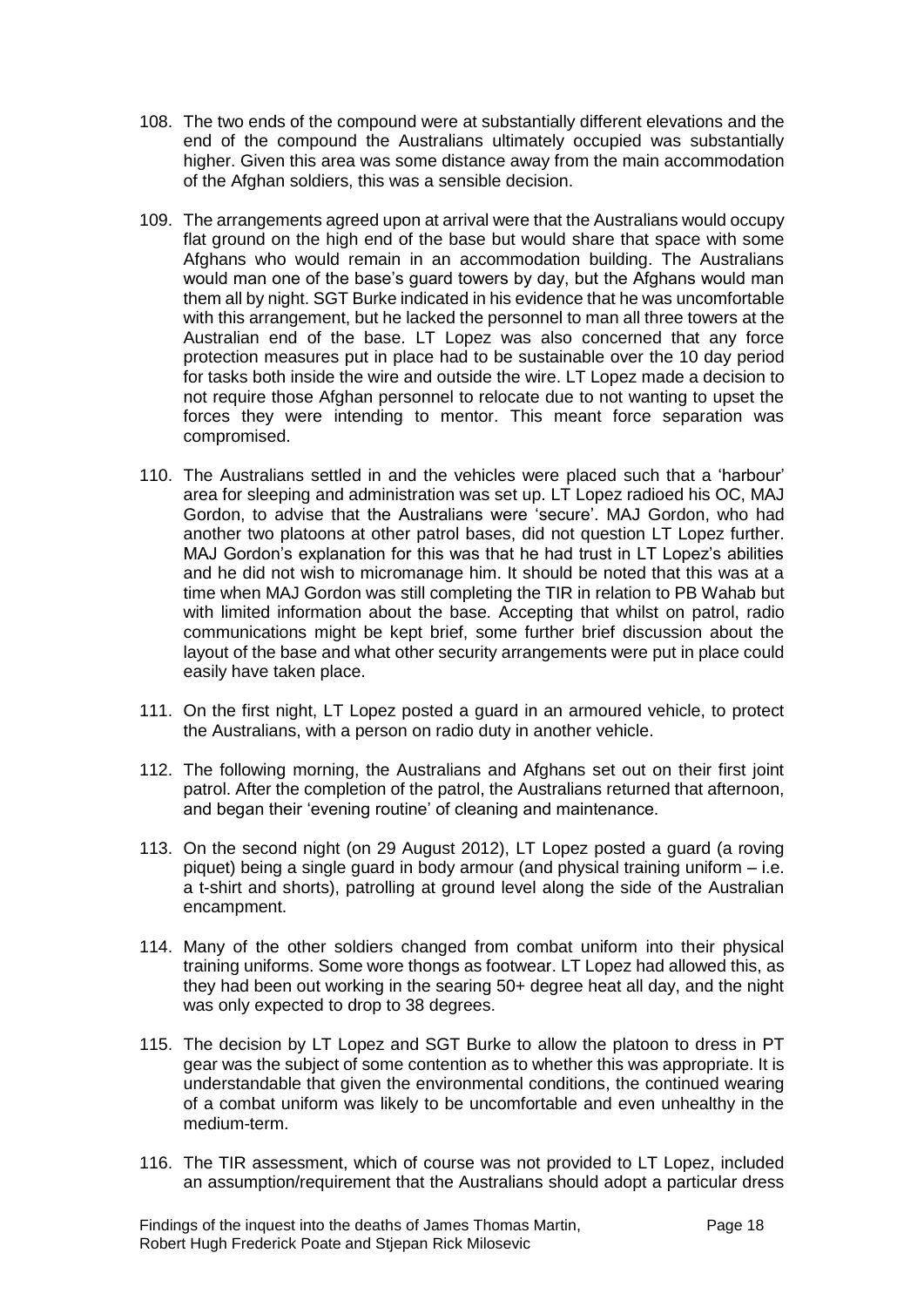state in the ANA compound. The dress state specified certainly did not include PT gear.

- 117. The Inquiry Officer formed the view that wearing PT gear was inappropriate and would have given an indication that the soldiers were in a very relaxed state of force protection and may have given a potential attacker the clear impression that the Australians were a soft target as they were not in a state of readiness to defend themselves.
- 118. LT Lopez and SGT Burke were subsequently disciplined for having allowed the roving piquet to patrol with his body armour over his PT gear.
- 119. Some of the Afghan soldiers came by to visit, sharing an improvised gym area, wandering into the Australian sleeping and administration area, and later sitting with the Australians who were playing cards or board games. The decision to allow a degree of mingling with the Afghan forces was no doubt considered helpful in establishing positive relations between the Australian and Afghan forces. The problem in this case was that the mingling was not only occurring in common areas occupied by both forces but was occurring within the area set up for the Australian soldiers' administration and sleeping. LT Lopez told the Inquiry Officer he was unhappy about the closer interaction taking place in the administration area, but did not feel he could speak out then and he was going to speak to the Tolay commander later.
- 120. One of the visitors to the Australian area on the evening was Hekmatullah. An area of concern for the families was to the effect that Hekmatullah may have been known to have Taliban connections. The evidence about that issue comes from various sources, none of which are compelling or capable of being tested. In any event, it is likely many people in Afghanistan have some familial relationship to the Taliban. Whatever may be the true position as to Hekmatullah's connection to the Taliban, I am satisfied that Hekmatullah was not known to the ADF as being a specific threat.
- 121. It was also submitted by counsel for the Poate family that biometric enrolment of personnel in Hekmatullah's unit may have assisted in preventing the attack, however biometric enrolment is in my view an unrealistic expectation given the size of the ANA and in any event would not have inevitably uncovered any link of Hekmatullah to the Taliban.
- 122. Hekmatullah's motivation to attack the Australians is also unknown. There is some evidence from media and other sources quoted in his trial that there was a religious motivation. It is difficult to assess if this is a true motivation or some other form of self-serving statement to support promoting himself with the status of a martyr.
- 123. The position of the ADF at the inquest and confirmed by Brigadier Noble in his evidence is that Hekmatullah was a calculating, considered, determined and competent attacker who executed a plan against the defences he saw. Their position is that a change in the defensive posture may not have prevented the attack then or at some later time and that the only way to have avoided the attack is to not have gone to PH Wahab at all.
- 124. What can be said about the above view is I do not know how *calculating, determined and competent* Hekmatullah was or whether this was purely an opportunistic attack at a time when the Australians presented themselves as a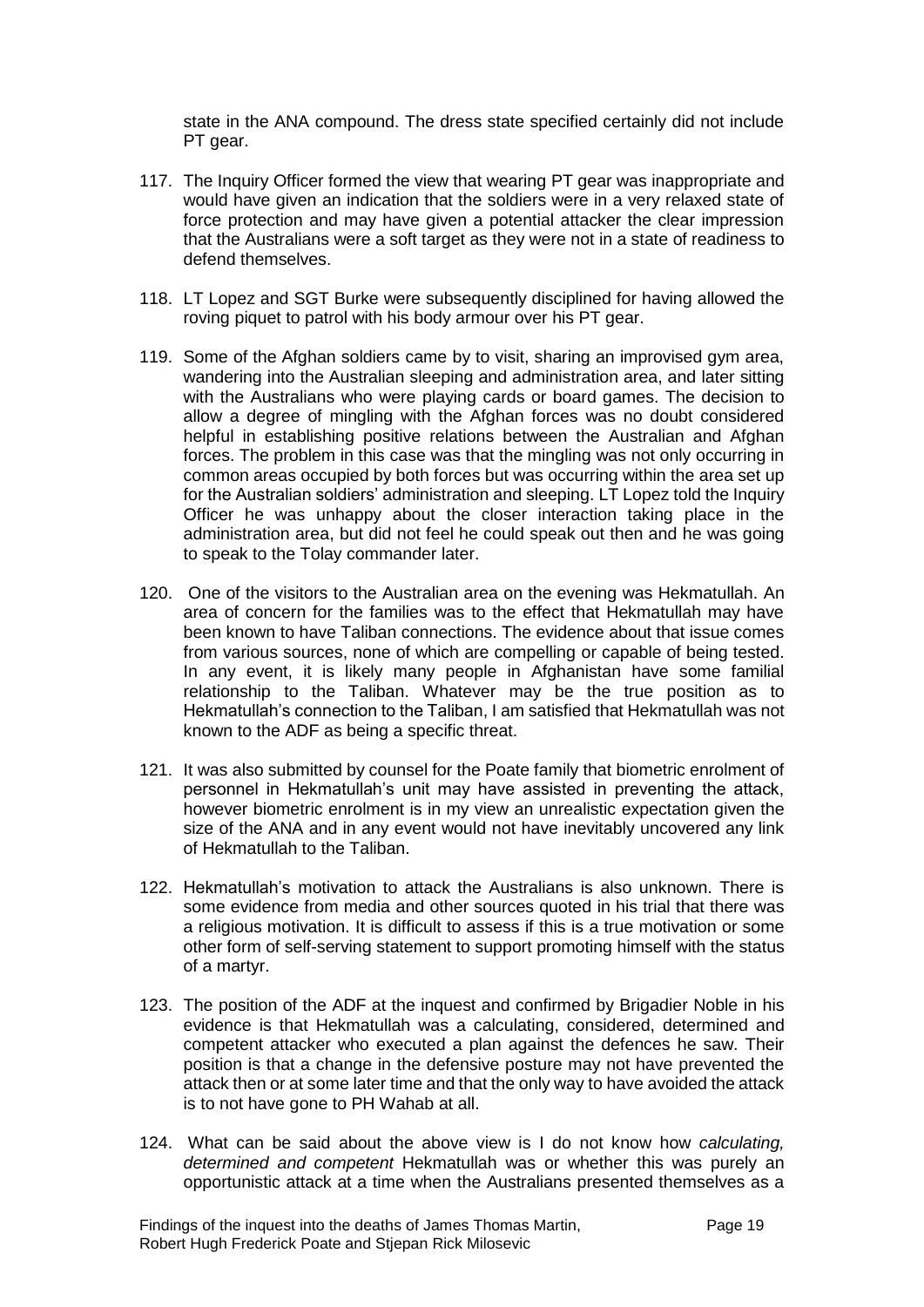soft target. It cannot be known what Hekmatullah may or may not have done if a much stronger defensive posture was before him. However, it is arguable to say that the stronger the defensive posture, the stronger the incentive to not attack at that time.

- 125. What we do know is Hekmatullah had socialised earlier with the Australian soldiers in the gymnasium area and then later entered into the Australian administration area. As a result of this level of access no doubt he was able to undertake a detailed reconnaissance of the Australian position. He knew where the Australian soldiers were and what they were doing. He knew they were largely all in their PT gear. He knew they were not wearing combat uniform or wearing body armour, their weapons were not immediately to hand. He would have had the opportunity to observe there was only one roving picquet.
- 126. We do know Hekmatullah got up and left the area, as he was required for guard duty. Being on guard duty gave him the opportunity to be armed and again approach the vicinity of where the Australians were harboured. He obtained an M-16A2 assault rifle, and a magazine containing 30 rounds of ammunition.

#### <span id="page-22-0"></span>**The insider attack, which caused their deaths**

- 127. At about 9:45pm local time, Hekmatullah then walked towards one of the guard towers, took a covered position, and began firing his weapon at the Australians. He fired almost all of the 30 rounds in his rifle from a distance of around five metres away. Lance Corporal Milosevic, Private Poate, Sapper Martin and two other Australians were shot, some of them multiple times. Private Poate and Sapper Martin died immediately, and Lance Corporal Milosevic died shortly after his subsequent evacuation by helicopter. Two Australians being SGT Burke and the roving piquet fired in response at the guard towers (as it turned out the wrong targets), while Hekmatullah fled and escaped.
- 128. Fortunately, the Australians were able to secure the area reasonably quickly and without any return fire from the ANA. It is evident that the deceased soldiers and the wounded then received timely and appropriate first aid and every effort was made to save them. The efforts to evacuate them were timely and efficient.
- 129. After these events, ISAF halted all mentoring activities for a time, and when mentoring resumed, greater force protection activities were to be in place with greater numbers of troops employed. Further forays to PB Wahab ceased. The security posture was now changed such that force protection took priority over mentoring. Arguably, that is what FRAGO 13 had already determined should have been the case.

#### <span id="page-22-1"></span>**Autopsy results**

- 130. After the Australian soldiers were repatriated to Australia, post-mortem examinations were conducted at the Forensic and Scientific facilities in Brisbane.
- 131. Sapper Martin was shot several times in the chest and left arm. The autopsy report noted the chest wounds caused fatal chest and abdominal injuries.
- 132. The autopsy report for PTE Poate indicates he sustained a number of gunshot wounds to the left upper arm, the torso and the left leg. One shot caused severe injury to his skull and brain, which were inconsistent with life.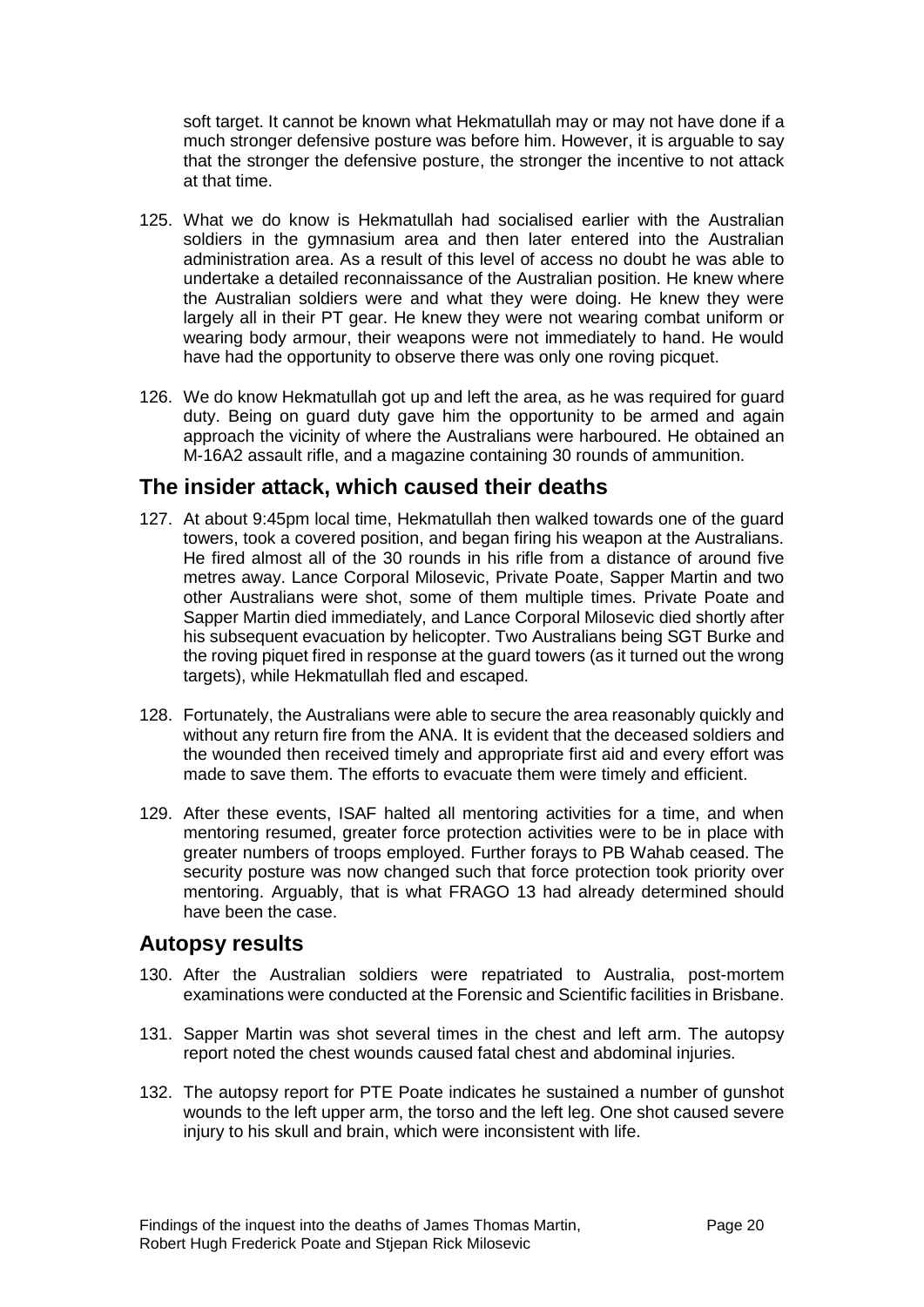133. Lance Corporal Milosevic was shot once in the chest, causing severe damage to his heart. Immediately after the shooting he was still indicating vital signs. He was transferred to Tarin Kowt by helicopter, departing approximately 30 minutes after the shooting commenced. He was transferred to surgery and attempts were made to save him, but these attempts were unsuccessful and he was declared deceased approximately 40 minutes after arrival at Tarin Kowt.

## <span id="page-23-0"></span>**Conclusions on the issues**

- 134. In reaching my conclusions it should be kept in mind that a coroner must not include in the findings or any comments or recommendations statements that a person is or may be guilty of an offence or is or may be civilly liable for something. The focus is on discovering what happened, not on ascribing guilt, attributing blame or apportioning liability. The purpose is to inform the family and the public of how the deaths occurred with a view to reducing the likelihood of similar deaths.
- 135. The impact of hindsight bias and affected bias must also be considered when analysing the evidence. Hindsight and affected bias can occur where after an event has occurred, particularly where the outcome is serious, there is an inclination to see the event as predictable, despite there being few objective facts to support its prediction.
- 136. It is also my experience in inquests where there are negative outcomes, there is often evidence of poor communication that contributes, and usually not just one example or one event but a number of such events. As a result, critical information is lost, not communicated, or falls between the cracks and is therefore not considered.
- 137. Keeping all those factors in mind, I will now consider the issues required for my determination.

#### *The adequacy of the ADF's risk mitigation plan (and execution of that plan) to prevent insider attacks on the deceased persons' platoon at PB Wahab*

- 138. The submissions of Counsel Assisting, largely supported by the legal representatives of the families, is that there were a number of systemic deficiencies, which contributed to the soldiers' deaths. Counsel Assisting have submitted there were six main systemic deficiencies. I have already dealt with the first of these being the adequacy of force preparation training. This was not an issue that was the focus of my investigation and the evidence is such that I cannot determine that issue one way or the other.
- 139. The next five systemic matters are more closely related to the events unfolding in August 2012 and deal with mission planning in the context of the orders recognising there was an increased insider attack threat. They were:
	- The mission planning for deployment to Patrol Base Wahab gave insufficient attention to the insider threat;
	- The information relating to Patrol Base Wahab was deficient;
	- There was inadequate utilisation of intelligence resources by command;
	- There was inadequate communication between the Platoon and the Company, particularly after the Platoon arrived at Patrol Base Wahab; and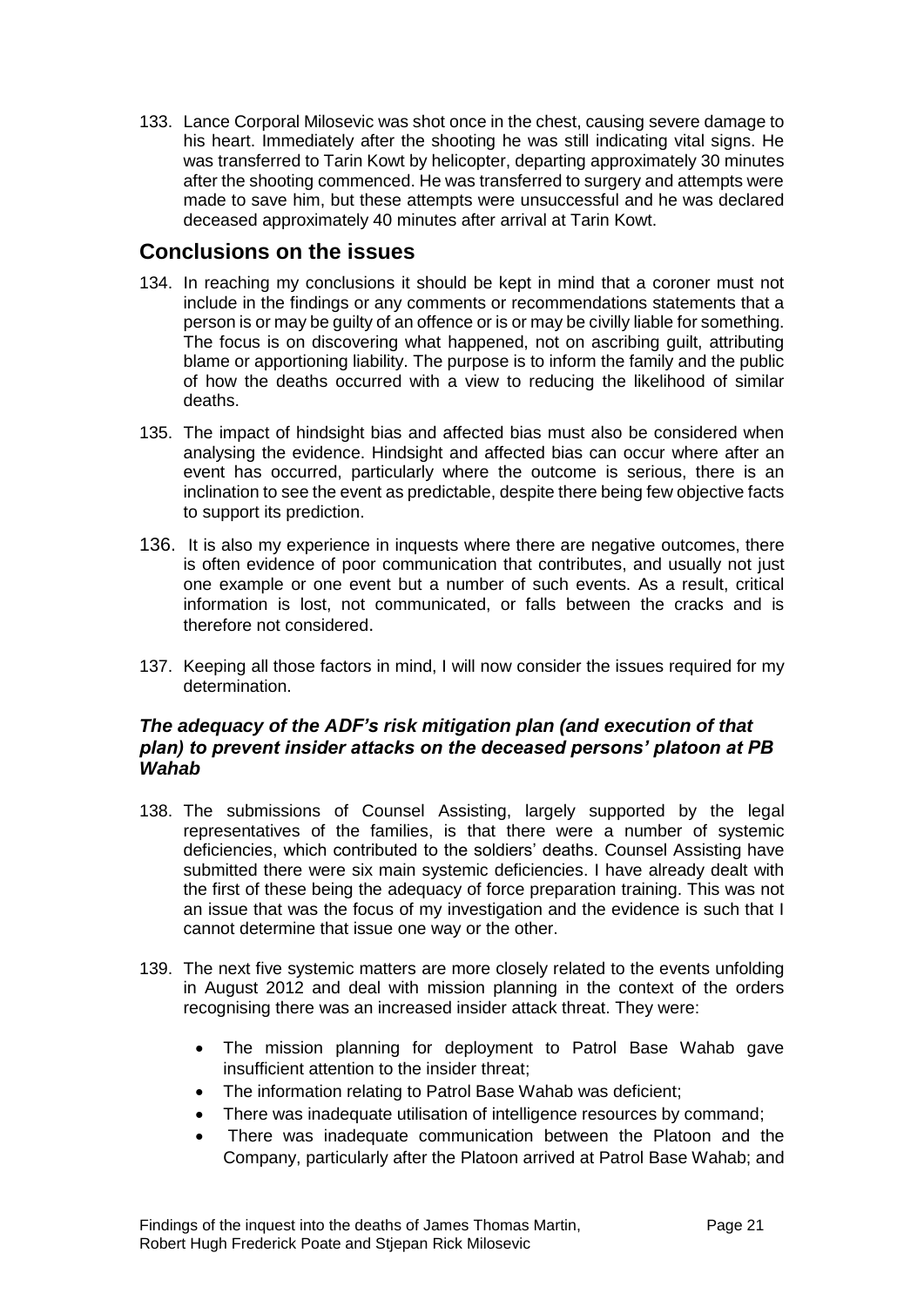- There was inadequate force separation and force protection at Patrol Base Wahab
- 140. The ADF submissions are essentially these. The cause of death was solely due to the actions of Hekmatullah. The ADF played no role in causing the death and therefore there ought not be criticism of the ADF or its members. Alternatively, if that is not accepted, in any event there were no systemic deficiencies evident and therefore there should be no criticism of the ADF or its members.
- 141. In considering broadly the basis of the ADF submissions, it is accepted the medical causes of death directly related to the shots fired upon the soldiers by Hekmatullah.
- 142. However, it is also my task to find not only the cause of death, but how the soldiers died.
- 143. At the time Hekmatullah fired his weapon, India 21 was set up in a patrol base they knew little about; were in a very relaxed dress state; had been mingling with ANA soldiers over a number of hours; force separation was severely compromised; and they had one roving piquet to protect them.
- 144. The coronial investigation and subsequent inquest pondered the question as to how that state of affairs came to be, particularly when there was meant to be an increased alertness at that time to insider attacks and plans were to be in place to deal with minimising the risk of insider attacks. Was it simply a matter of the platoon leaders literally letting their guard down or were there some other factors that contributed to that state of affairs?
- 145. It is a truism that wars are dangerous states of affair and deaths and injuries will occur. I accept the proposition that insider attacks, when considered over the whole period of the Afghanistan war, were not the greatest threats facing ISAF forces. Greater threats came from IEDs and indirect (rocket and mortar fire) and direct (small arms) fire. I therefore also accept, that looking at the overall picture, the risk of an insider attack occurring was generally low as compared to these other threats. However, when an insider attack occurred, the risk of serious injury and death was high.
- 146. The very nature of insider attacks make them very unpredictable and difficult for defence forces to plan against, particularly where the military operation and strategy involved close contact with forces from where the insider attack may come. But plan they must.
- 147. LT Lopez spoke about positive atmospherics as being an important aspect to the risk minimisation strategy for insider attacks. Arguably there was an over emphasis of positive atmospherics at the expense of force protection. LT Lopez understood the tension but appears to have placed too much weight on positive atmospherics. This was also the position of LTCOL Scott and no doubt this filtered down to LT Lopez and others during mission preparation and execution.
- 148. Then we come to August 2012. There had been a significant spike in insider attacks against the allied ISAF forces leading up to and in that month. So what happened? ISAF did their analysis and decided to up the ante in planning for risk minimisation of insider attacks. It issued FRAGO 13.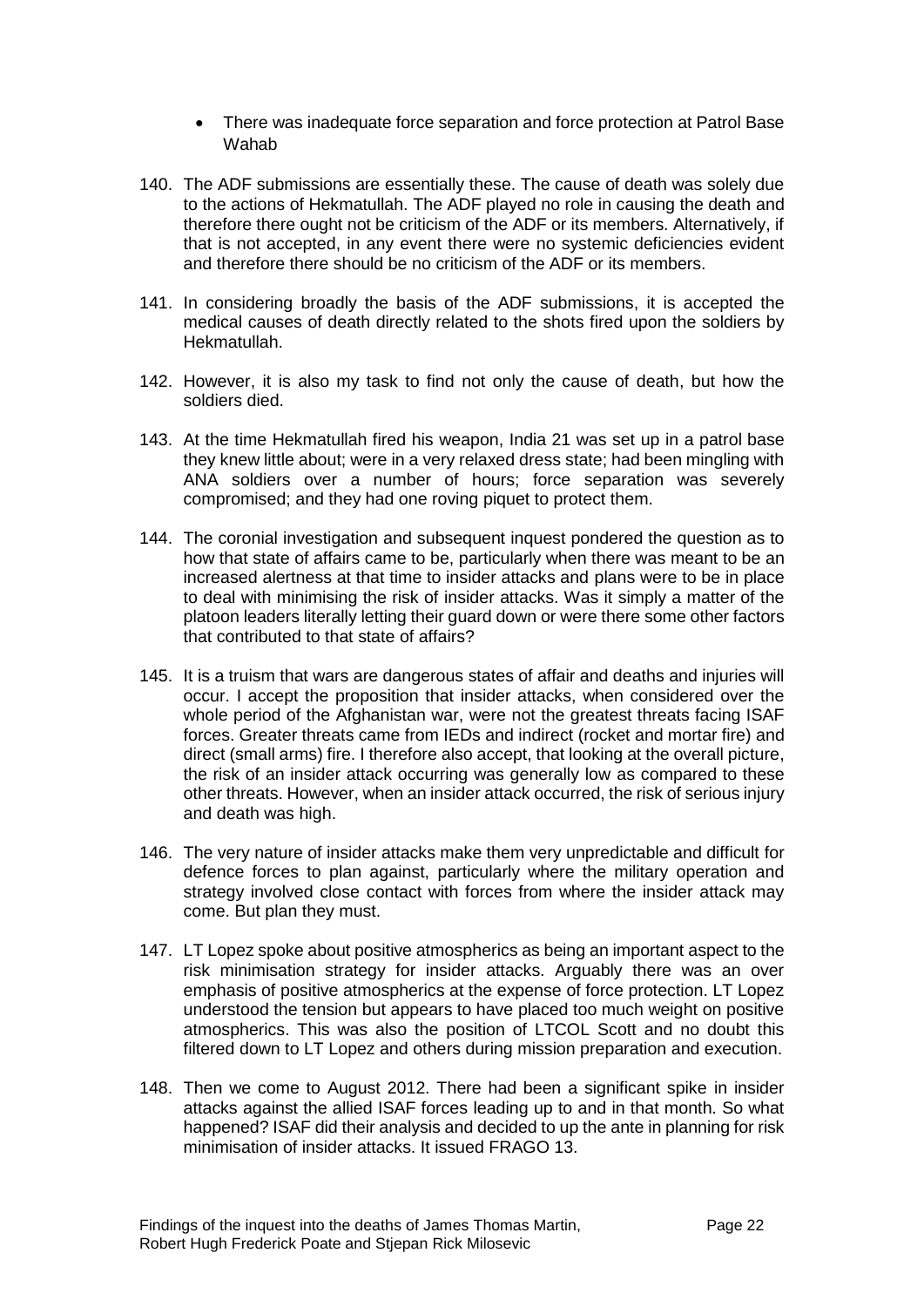- 149. The ADF had an obligation at that point in time to implement the important elements of FRAGO 13. The Executive Officer certainly endeavoured to take the issue seriously and made a number of efforts to ensure the subsequent Task Orders included many of the requirements of FRAGO 13. There appeared to be some resistance to taking the issue seriously enough to change the strategy of mentoring whereby rapport and development of interpersonal relationships took some priority over force separation. The email to LTCOL Scott by the Executive Officer may be an example of that tension. That seems to have filtered down when MAJ Gordon was attending to mission planning and then the TIR. I do not suggest insider attacks were being dismissed by the ADF hierarchy as a threat, just that the increased threat and risk minimisation measures as set out by FRAGO 13 were not taken as seriously as it demanded.
- 150. The first opportunity to consider the requirements of FRAGO 13 in relation to operational matters should have been during the Military Appreciation Process undertaken by MAJ Gordon (who knew about the contents of FRAGO 13) with his platoon commanders before the deployment occurred. The result of this was the OPORD for the mission. There is no reference in the OPORD to insider threats or increased force protection as demanded by FRAGO 13. The reason for this is it was not discussed during the planning for the mission as LT Lopez stated he was not aware of the FRAGO or its requirements. The mission OPORD was endorsed by LTCOL Scott.
- 151. The second opportunity came at an intelligence level. Intelligence units within the ADF gather information with the intent to supply this information to headquarters to augment the Task Group planning process as well as day-today monitoring. The request made to PTE Mathieson to compile a threat assessment for insider attacks was triggered on receipt of FRAGO 13. It was noted in evidence that CAPT Wray was wanting to establish a robust baseline assessment to be developed over a period of time and in hindsight believes this could have been developed over the 12 months prior to FRAGO 13. FRAGO 13 did not specifically state this assessment was to be completed but CAPT Wray took it as an implied task.
- 152. Intelligence reports generally were said to support both the planning process for the mission and the operation as it unfolded. PTE Mathieson forwarded his assessment up the line to his superior. CAPT Wray stated the document was not the final document and needed review by others. On his evidence, the threat ultimately may have been assessed as moderate, except the attack intervened and there was now knowledge of a specific threat. The process of the assessment was such it was not a document to be utilised immediately for planning purposes. In that respect, I do not find this particular intelligence gathering should be categorised as a systemic failure in dissemination of information. The proximity in time between the HIGH risk assessment and the attack might seem compelling, but it is largely coincidental.
- 153. However, it was open to PTE Mathieson to have provided his HIGH risk assessment to MAJ Gordon or to discuss it with MAJ Gordon directly given they were at the same patrol base and there was a platoon that had just arrived at PB Wahab. It should be noted PTE Mathieson based his opinion largely on the same information at the disposal of LT Lopez and MAJ Gordon and not on a specific threat.
- 154. It was agreed by MAJ Gordon there was a communication issue evident in that he and PTE Mathieson did not share this information between themselves. It is

Findings of the inquest into the deaths of James Thomas Martin, Robert Hugh Frederick Poate and Stjepan Rick Milosevic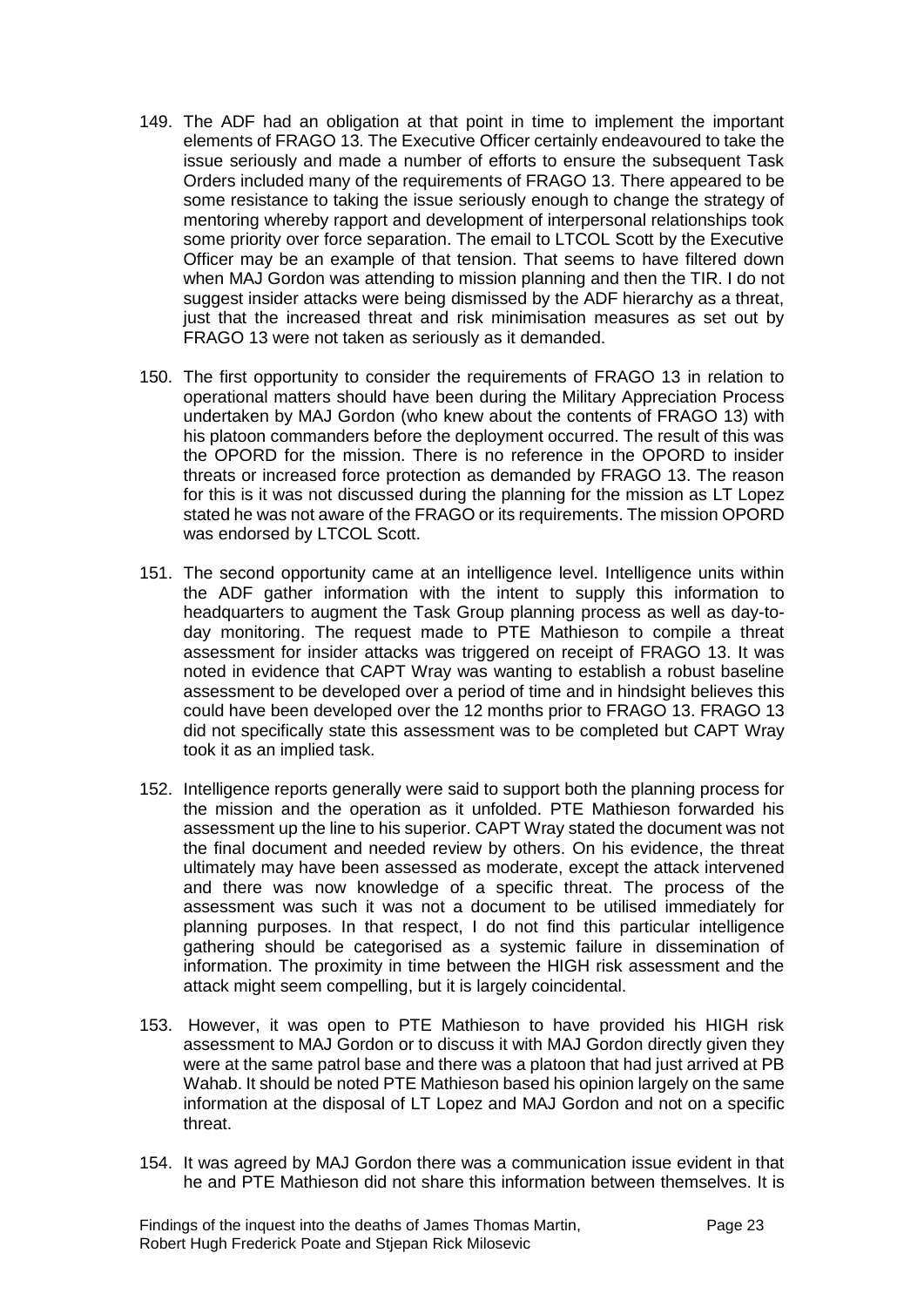unlikely that even if PTE Mathieson had provided this information immediately to LT Lopez and MAJ Gordon, this would have prompted a change in the force protection strategy on the ground or the outcome. However, it is an example of an opportunity to reconsider their position that went astray.

- 155. The third process was in the form of Tactical Infrastructure Reviews. The intelligence assessment could have formed part of the TIR being conducted by MAJ Gordon but it does not seem the matter was discussed with PTE Mathieson or that MAJ Gordon had seen a copy of the assessment. It appears neither MAJ Gordon nor PTE Mathieson knew that each of them was considering a similar assessment at about the same time. That does indicate a level of disconnect between intelligence and operational processes.
- 156. MAJ Gordon did not, prior to deployment, sit down and discuss with LT Lopez the photographs on which PTE Mathieson may have formed his assessment. He says he discussed with LT Lopez some aspects of the plan for attending the base including options as to whether he would occupy inside or outside of the base.
- 157. After LT Lopez arrived at PH Wahab, MAJ Gordon did not ask anything about the patrol base other than being told the platoon was secure. MAJ Gordon then completed the TIR. He says this was based on the knowledge there was a set of standard operating procedures (SOP) and he relied upon LT Lopez not having made any variations to these SOPs on the ground. MAJ Gordon stated he made the assumption that in saying the base was 'secure', LT Lopez was comfortable with the insider threat and how he mitigated it. In other words, there was virtually no exchange of information about the security position on the base.
- 158. It is apparent the TIR for PB Wahab was based on an earlier TIR assessment for one of the other bases being visited and essentially a 'cut and paste' from that document. That base, PB Qudus, had significant differences in respect to the force separation that could be achieved. There was no attempt to suggest on the TIR for PB Wahab that it was based on limited information. MAJ Gordon said in evidence the TIR was to inform higher headquarters about the patrol bases and he was not sure of the specifics as to why it was to be filled out.
- 159. The efforts to conduct the risk assessment planning for insider attacks, as directed by the terms of FRAGO 13 and the subsequent Australian Task Orders were uncoordinated and I had the distinct impression it took on a largely 'tick and flick' process and hence not taken seriously by MAJ Gordon and arguably by LTCOL Scott. LTCOL Scott as Commanding Officer had overall command responsibility and was required to ensure adequate force protection before the mission deployed. The results were to be passed up the chain of command to headquarters. None of the results of these efforts, as imperfect as they were, reached the platoon level – the ones who were at risk. Rather, the troops on the ground were to be informed of any situational change through orders before deployment or radio orders once they were deployed. No such orders were passed down.
- 160. None of the above assessment is dependent on hindsight bias. It is an uncontroverted fact that the platoon leaders had no knowledge of the force protection issues raised by FRAGO 13 or the force separation measures it required be put in place. It was this state of affairs that led the investigation and inquest to try and determine why.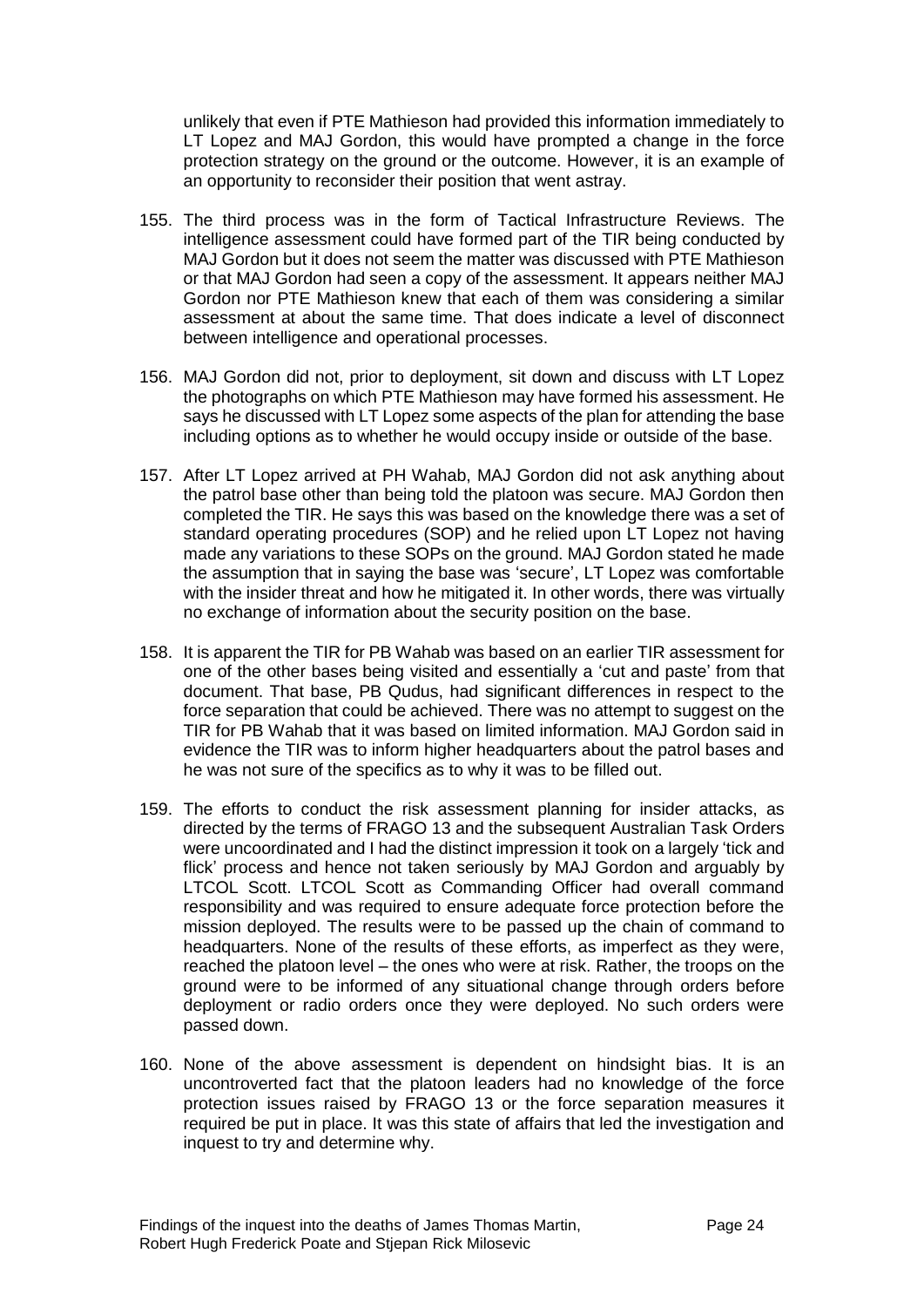- 161. One aspect of this relates to information about PB Wahab there was little but there should have been much more. The ADF have recognised that their information systems between Battalions should have picked up that this was not the first time ADF forces had been to PB Wahab. What that information may have provided is unknown and possibly little. However, it may have provoked some discussion or consideration at various levels during planning for the mission as to the layout and how force protection and separation could be achieved, rather than leaving it to the platoon leader on the ground when he arrived. This was an example of a piece of information that fell between the cracks.
- 162. The overall mission was to deploy to three bases simultaneously, and each patrol was provided with about the same number of soldiers. There have been submissions made that the mission was under-resourced with personnel. This largely relates to the ability of the Australians to man the guard towers. I am not convinced that even if the planning for the mission had more information about the base this would have changed the personnel resources provided to the platoon. Probably it should have promoted discussion, but I suspect the mission would have still proceeded. It is only with hindsight, that more troops should have been deployed to provide sufficient troops to man the guard towers and other guards for protection.
- 163. LT Lopez and SGT Burke, as the leadership team, made personal errors of judgement on the ground. In the first instance this involved permitting the soldiers to be in a relaxed dress state and permitting a relaxed force separation approach, by allowing ANA soldiers to mingle within the Australian administration area.
- 164. The second error was the decision to have only one roving piquet on duty. The decision to employ only one roving piquet arguably went against basic military training and it was accepted by LTCOL Scott and Brigadier Noble that the utilisation of two roving piquets would have represented best or better practice. Orders aside, the decision to post only one roving piquet meant there was no reserve or back-up.
- 165. Some of their other decisions, such as not manning the guard towers and the harbouring of their camp were inevitable and they should not be criticised for this. I accept it would have been preferable for there to be more personnel, but that was what they were faced with on the ground and they made their decisions accordingly. The real problem with not manning the guard towers is not so much that this was where an attack would come from, because they were facing outwards to protect from external threats, but in hindsight it gave ANA forces a reason for being in the area with weapons. Manning the towers would have removed that potential hazard. As well the single roving piquet was placed in an unreasonably difficult position given the Afghan carriage of weapons, there being no set routine, and he had no basis to challenge the ANA approaching the Australian area with weapons. In fact, the evidence indicated the roving piquet was mainly focussing on the potential for theft of personal belongings and equipment of the Australians.
- 166. LT Lopez and SGT Burke should not be criticised for not aborting the mission. There were no startling objective reasons to do so and in a practical sense, with a soldier's focus on succeeding in the mission, I would expect there would not be many platoon leaders who would have abandoned the mission in these circumstances, absent knowledge of a specific threat. It is only with hindsight that the presence of a potential threat in Hekmatullah is known.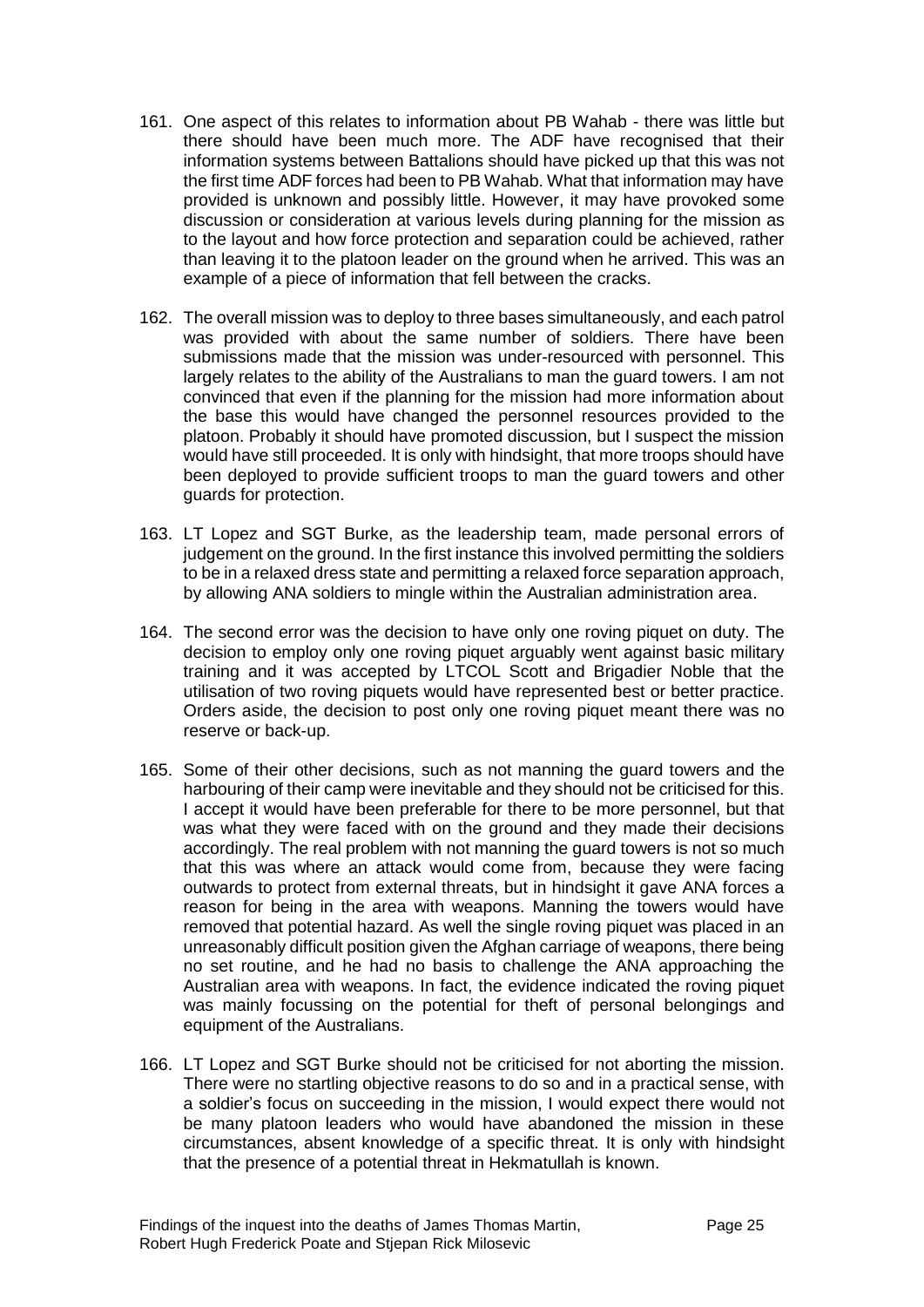- 167. However, LT Lopez and SGT Burke also appeared to me to be consummate soldiers. They obey orders.
- 168. If they had received an order or direction that required them, at this point in time in August 2012, to consider very carefully force separation; to ensure the dress state of their soldiers met a certain criteria, and to have an armed buddy system rather than one guard protecting the soldiers, they would have obeyed or they would have raised their concerns that they could not comply with the officer commanding. As LT Lopez and SGT Burke agreed in evidence this would have brought about communication with MAJ Gordon and a two-way discussion would take place to resolve the issue.
- 169. LT Lopez and SGT Burke did not have those orders, directions or even guidance, and simply put, they should have. Headquarters received FRAGO 13. This highlighted the extra security measures required. ADF Task Orders were put in place endeavouring to implement FRAGO 13. The Executive Officer's material suggests there was some resistance up the chain of command to implementing all aspects of FRAGO 13. The TIR completed after deployment had all the hallmarks of a 'tick and flick' risk assessment process with a document to be utilised up the chain of command and not down to the platoon level. None of the requirements for increased force protection issues were discussed at platoon level or formed specific orders.
- 170. This state of affairs indicates a failure at a number of levels in the chain of command to form and implement a plan to ensure the soldiers on the ground received appropriate orders and guidance with respect to force protection. It is evident MAJ Gordon and others higher in the command structure including LTCOL Scott did not give the implementation of the increased force protection regime as promulgated by FRAGO 13 and the Australian Task Orders any particular priority.
- 171. Would any of this have made a difference? I cannot say with any certainty. What I can say is that faced with orders and guidance, LT Lopez is likely to have ensured that:
	- a. At least a proportion of the soldiers were not in a relaxed dress and weapon state;
	- b. Would have placed more restrictions on ANA soldiers visiting their camp; and
	- c. Would have had an armed buddy system of guards in full body armour and combat uniform, patrolling the perimeter and entrance of the harboured camp.
	- 172. Would that have stopped Hekmatullah? I do not know and no-one can know. What we do know is he would have seen a quite different defensive setup and posture compared to the relaxed state of affairs he had seen during the afternoon and early evening. That may very well have deterred him from attacking then, or if it did not, the greater readiness of the platoon could have provided more opportunity to take more immediate defensive action, which could have prevented at least some of the deaths.
	- 173. Counsel Assisting identified five issues, which if borne out suggested the ADF's risk mitigation plan for insider attack and implementation was inadequate. The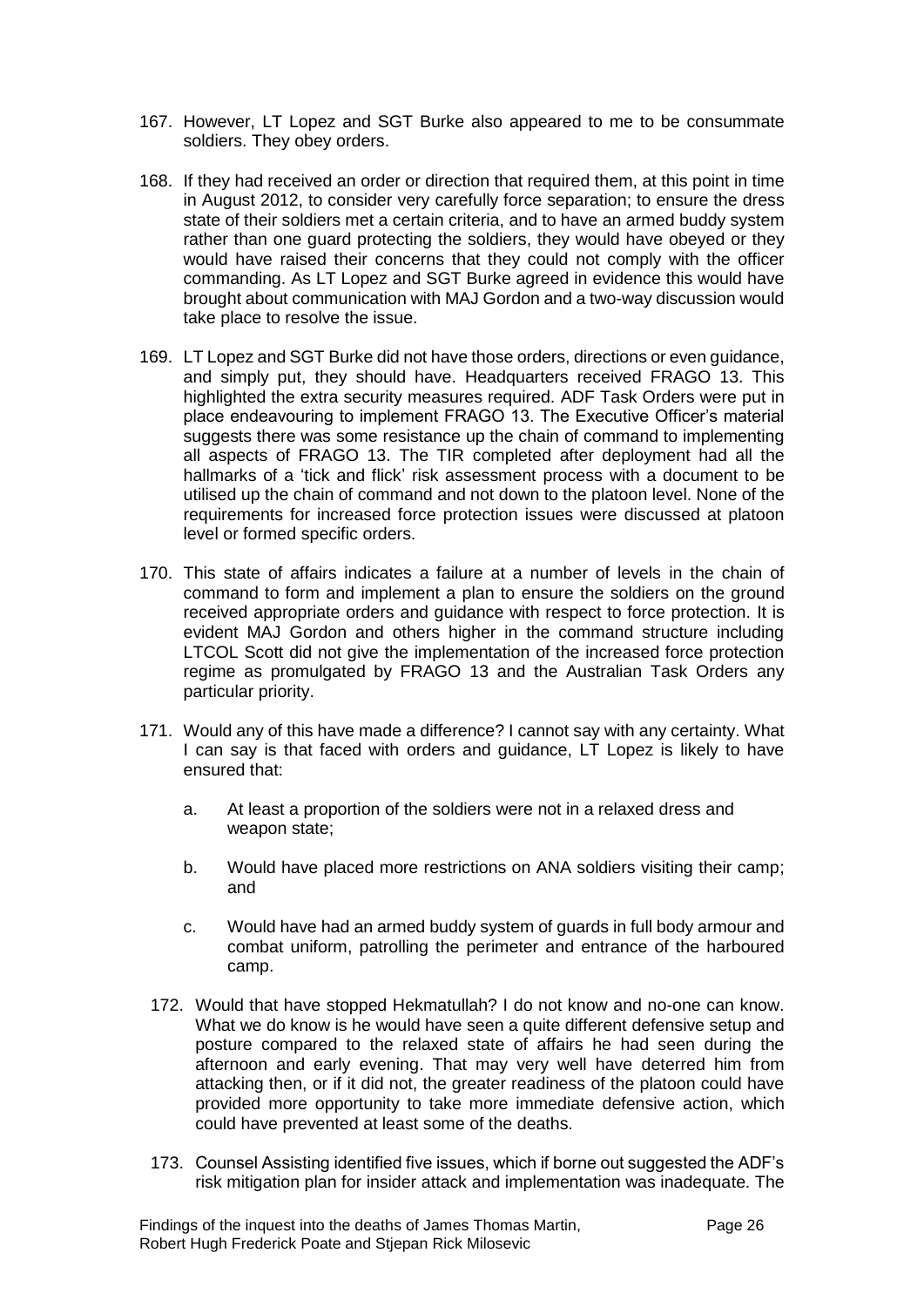narrative and analysis above leads me to a conclusion in considering each of those issues, that this was the case. Whether this is evidence of a failing in the system in this particular incident or a general systemic culture or problem, I cannot say. I am only dealing with this one tragic incident, however at the very least this case now needs to be examined by the ADF to ensure that if there are any lessons to be learnt for future operations, they are learnt, and if there are systemic problems they can be addressed.

#### <span id="page-29-0"></span>*Should Defence improve the way in which they deal with families of deceased?*

- 174. Submissions were made that in future, families should be provided with unredacted copies to Inquiry Reports and access to supplementary material relied upon. I am not satisfied I should make such a recommendation as it is apparent such a broad approach is not consistent with the inevitable security and national security implications.
- 175. However, the ADF should consider whether there are a number of lessons to be learnt from this case as to the proper approach that should be given to families in these tragic cases. The families were clearly unhappy with how the ADF handled its interactions with them and the perceived lack of transparency at many levels. That compounded their distress and suspicions that the process was not transparent. The level of redactions in the documents made available only added to that perception and was clearly unhelpful in providing some form of closure. The ADF dispute this, but that is what the families perceived the case to be.
- 176. Open disclosure processes have been put in place in other investigative regimes. Hospital deaths are but one example I have had some experience with. What I have learnt in that context is there are good open disclosure processes where positive outcomes are evident and then those where the process produces a negative outcome. To be effective, open disclosure has to become part of the culture of the organisation, requires planning and needs to be conducted by appropriately trained persons.
- 177. The ADF should reflect on this case and perhaps others where good and negative outcomes have been evident in their interactions with families and consider if it is necessary to develop or improve on an open disclosure process that is based on transparency and therapeutic principles.

#### <span id="page-29-1"></span>*Should a Defence or Commonwealth coronial jurisdiction be established?*

178. The families were dissatisfied with the decision to not hold a Commission of Inquiry. I was concerned about that decision myself. I have been involved in a number of concurrent investigations in relation to deaths of service personnel where COIs have been held. COIs are particularly suited to consider the nexus of service issues to why or how the person died, and consider with some degree of expertise any underlying defence issues that a coronial investigation may be unable to investigate or consider. COI's findings can assist the coroner in their investigation and perhaps narrow the issues for consideration in any later inquest or enable findings to be completed without holding an inquest. In one particular case, I worked closely with the Commissioner and Counsel Assisting and conducted an inquest and provided findings on the circumstances of the death of a defence member prior to the COI sitting to assist the COI in its deliberations as to service issues. In two other cases, the COI report enabled me to make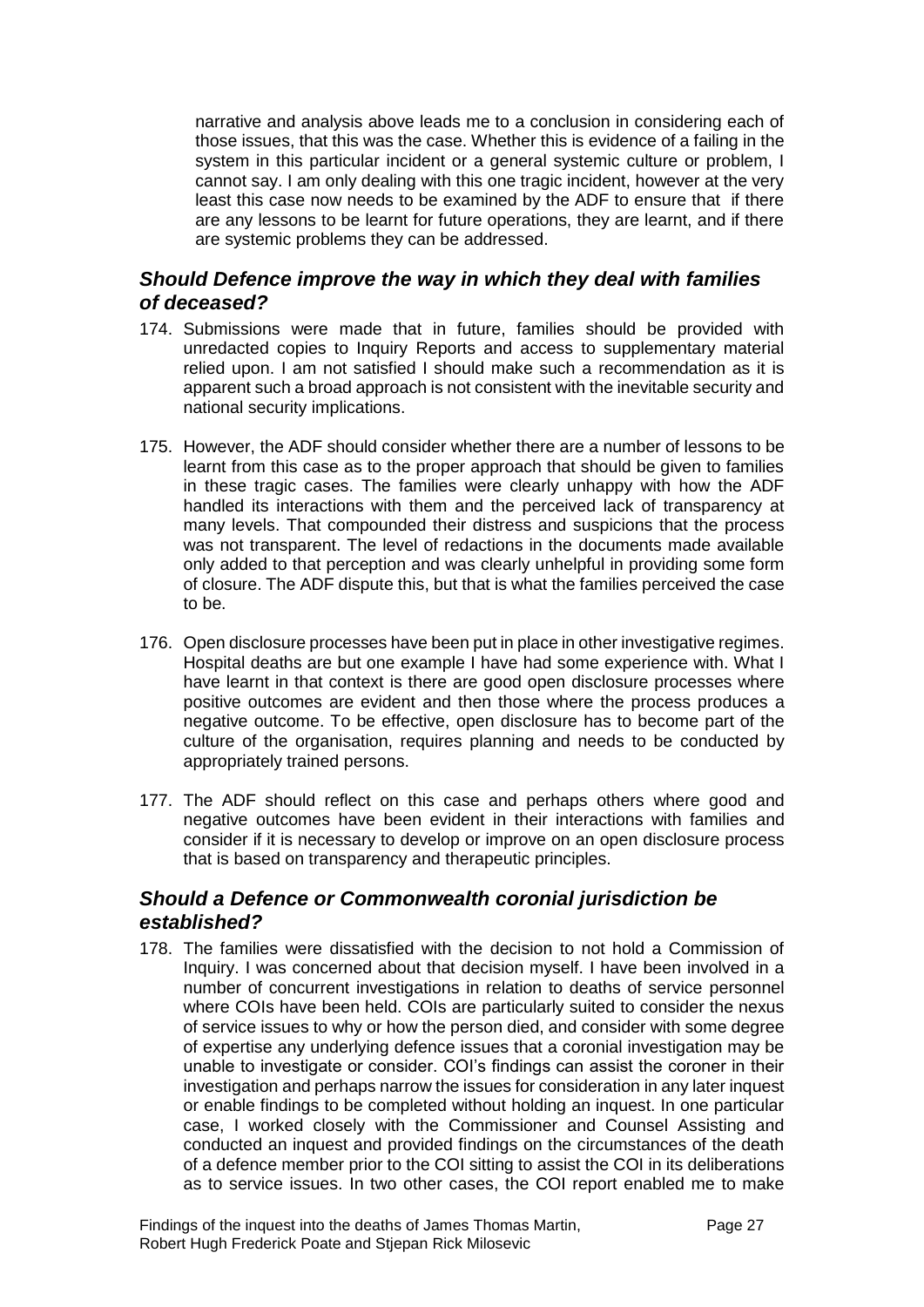findings without holding an inquest. That is not to say there cannot be some improvement and with the new investigation arrangements commencing a few months ago, vigilance will be required.

- 179. COL Waddell stated that defence inquiries do not seek to replicate the function of a coroner. I note in the submissions of the families they agreed that the transparency and independence of the coronial process and particularly the inquest assisted them and also the greater Australian public to gain insight into the intricate circumstances of these tragic events.
- 180. There were many challenges this investigation and inquest faced, particularly with respect to the gathering of evidence and then producing the evidence in such a manner that it did not encroach into national security areas. There were a number of interlocutory hearings dealing with those issues. In the end the inquest was conducted largely openly and transparently with few closures of the court to hear evidence where national security issues were likely to be discussed. Despite the challenges, as one of the submissions noted, they were not insurmountable. However, the case was very resource intensive for my office.
- 181. Counsel Assisting suggested in their submissions consideration should be given for implementation of a Defence Coronial system. This was rejected by the ADF and the families. I agree with those submissions to the extent a Defence Coronial system is not warranted.
- 182. A Defence Coroner and/or a Commonwealth Coroner is not a new concept and has been discussed at various levels, including within the Department of Defence<sup>2</sup> and by state coroners over recent times<sup>3</sup>. If one was implemented there may be support from other jurisdictions.<sup>4</sup>
- 183. My first thoughts did consider whether a Commonwealth Coronial system would add value to the existing State jurisdictions by dealing with deaths involving a wider federal jurisdiction than defence cases. Upon reflection of my experience in this case, I consider the existing system is workable and adding another layer of jurisdiction may be unnecessary, although it is an issue where reasonable minds will differ and should not be taken off the table for future discussion.
- 184. However, this case and others where there are federal issues requiring investigation, can involve significant resourcing considerations for State jurisdictions. As an alternative to a separate federal coronial jurisdiction a funding model could be considered to compensate State jurisdictions carrying out investigations/inquests in cases with a particularly strong Commonwealth nexus.

l

<sup>2</sup> Project Fulcrum 2012

<sup>&</sup>lt;sup>3</sup> Proposed in the decision of the Inquest into the death of Dianne Brimble but rejected by the Commonwealth. A Commonwealth Coroner was not proposed by then State Coroner of NSW Magistrate Jerram in her submission in 2013 to the Parliamentary Committee on Social Policy and Legal Affairs.

<sup>4</sup> I have discussed the issue informally with the Queensland State Coroner who informs me there would be some support for the concept amongst other State Coroners.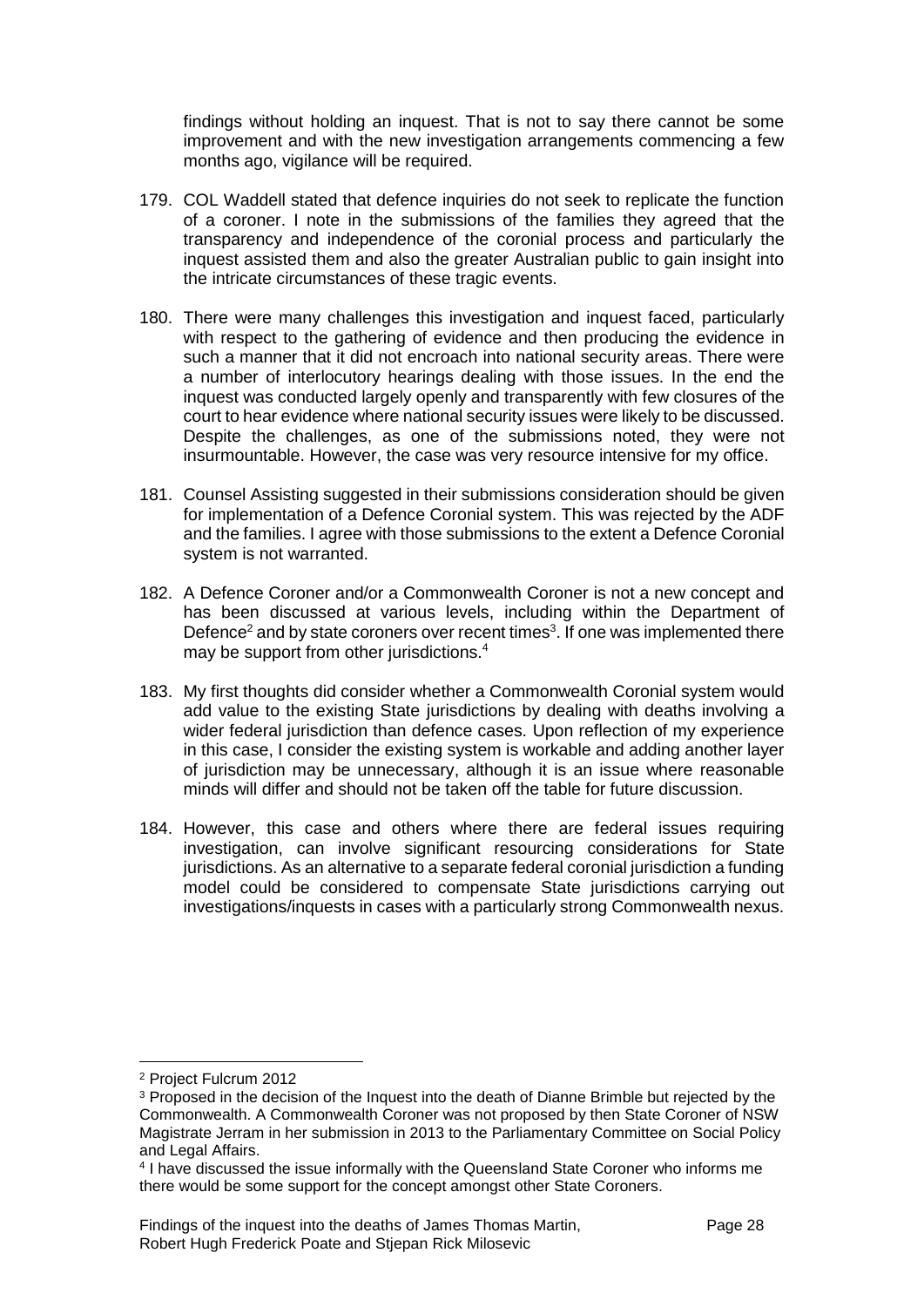# <span id="page-31-0"></span>**Findings required by s. 45**

| <b>Sapper James Martin</b>       |                                                                                                                                                                                                                           |
|----------------------------------|---------------------------------------------------------------------------------------------------------------------------------------------------------------------------------------------------------------------------|
| The Identity of the deceased -   | Sapper James Thomas Martin                                                                                                                                                                                                |
| How he died $-$                  | Sapper Martin died in the<br>course of his duty as a member<br>of the Australian Defence Force<br>as a result of gunshot wounds<br>deliberately inflicted upon him<br>by a member of the Afghan<br>National Army.         |
| Place of death $-$               | Patrol Base Wahab, Baluchi<br>Valley Region, Uruzgan<br>Province, AFGHANISTAN                                                                                                                                             |
| Date of death-                   | 29 August 2012                                                                                                                                                                                                            |
| Cause of death $-$               | 1(a) Multiple gunshot wounds                                                                                                                                                                                              |
| <b>Private Robert Poate</b>      |                                                                                                                                                                                                                           |
| Identity of the deceased -       | Private Robert Hugh Frederick<br>Poate                                                                                                                                                                                    |
| How he died $-$                  | Private Poate died in the course<br>of his duty as a member of the<br>Australian Defence Force as a<br>result of gunshot wounds<br>deliberately inflicted upon him<br>by a member of the Afghan<br>National Army.         |
| Place of death $-$               | Patrol Base Wahab, Baluchi<br>Valley Region, Uruzgan<br>Province, AFGHANISTAN                                                                                                                                             |
| Date of death-                   | 29 August 2012                                                                                                                                                                                                            |
| Cause of death -                 | 1(a) Multiple Injuries, due to, or<br>as a consequence of;<br>1(b) Gunshot wounds to the head and trunk                                                                                                                   |
| Lance Corporal Stjepan Milosevic |                                                                                                                                                                                                                           |
| Identity of the deceased -       | Stjepan Rick Milosevic                                                                                                                                                                                                    |
| How he died $-$                  | Lance Corporal Milosevic died in the<br>course of his duty as a member of the<br>Australian Defence Force as a result of<br>gunshot wounds deliberately inflicted upon<br>him by a member of the Afghan National<br>Army. |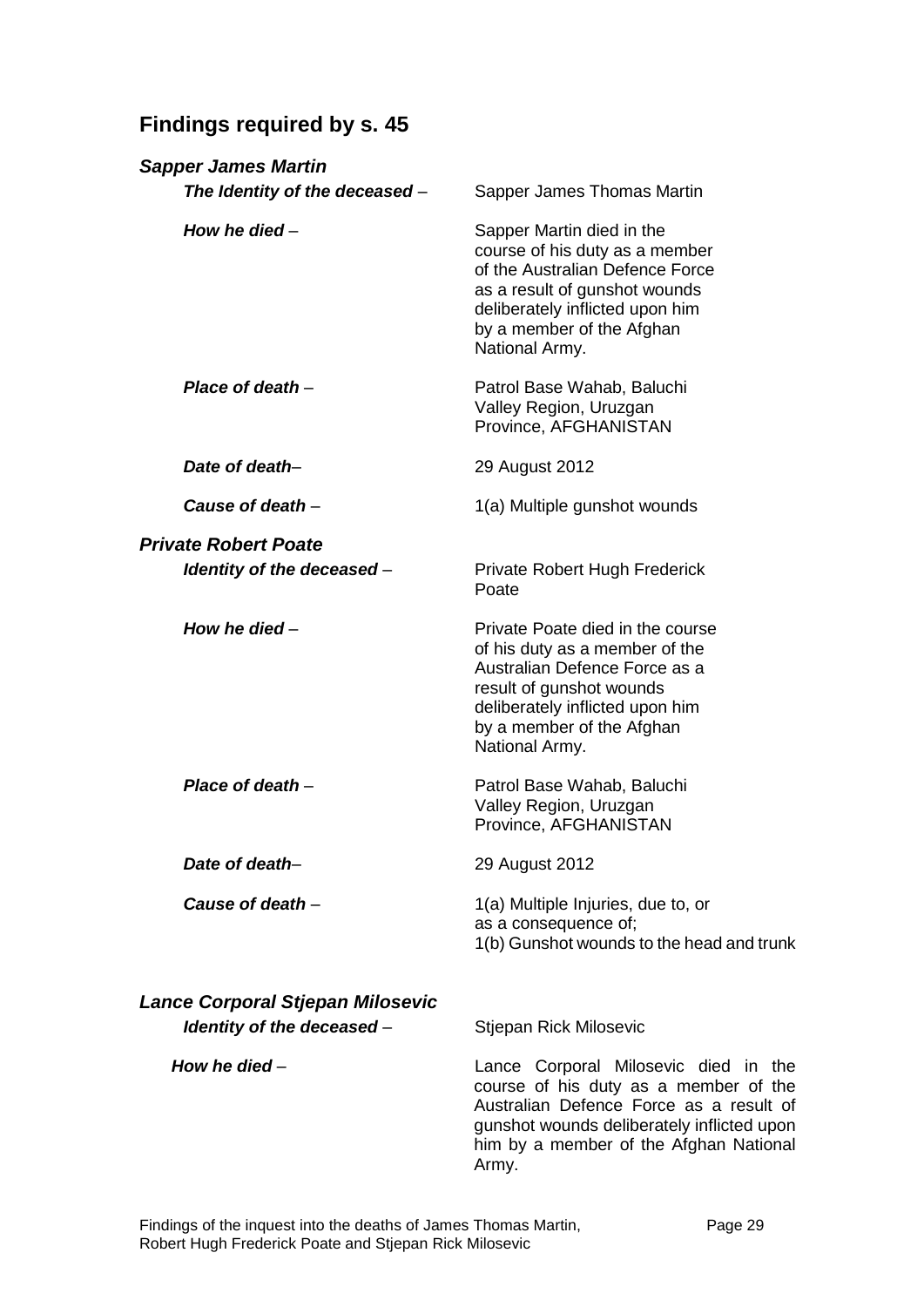| Place of death $-$ | Multinational Base, Tarin Kowt,<br>Uruzgan Province,<br><b>AFGHANISTAN</b> |
|--------------------|----------------------------------------------------------------------------|
| Date of death-     | 29 August 2012                                                             |
| Cause of death $-$ | 1(a) Gunshot wound to the chest                                            |

#### <span id="page-32-0"></span>**Comments and recommendations**

#### <span id="page-32-1"></span>*Australian Defence Force*

- 185. In relation to future overseas mentoring operations, I recommend that the Australian Defence Force:
	- a. review the training provided to ensure that cultural sensitivity and maintaining rapport is appropriately balanced with the requirements of force protection against insider attacks;
	- b. review their hand over / take over processes to ensure that key information, such as intelligence regarding locations visited by previous rotations is always passed on to incoming rotations;
	- c. review their methods of storing intelligence information to ensure that key information regarding previous rotations is readily accessible by all levels of the chain of command that require it;
	- d. review their processes regarding communication of higher level orders to ensure that key risk mitigation measures are implemented from the top down to tactical level standard operating procedures;
	- e. review the way in which intelligence and command can more effectively interact and communicate for the purposes of risk mitigation planning prior to a mission.
- 186. In relation to consultation with families of the deceased members in future, I recommend that the Australian Defence Force:
	- a. consider its open disclosure/methods of communication with families policy to ensure it incorporates best practice based on transparency and therapeutic principles whilst acknowledging the need to ensure national security implications are also addressed; and
	- b. consider whether the views of families can be taken into account when determining any final level of inquiry (i.e. whether to hold a CDF Commission of Inquiry).

#### <span id="page-32-2"></span>*Commonwealth Coronial Jurisdiction or alternative funding model*

- 187. I recommend the Commonwealth Attorney-General place on a forthcoming agenda of a meeting of the Law, Crime and Community Safety Council an item for discussion between the Commonwealth and the States and Territories as to:
	- a. Whether a funding model should be introduced whereby the Commonwealth contributes to the costs of investigations and inquests in coronial cases where Commonwealth/Federal issues are prominent.